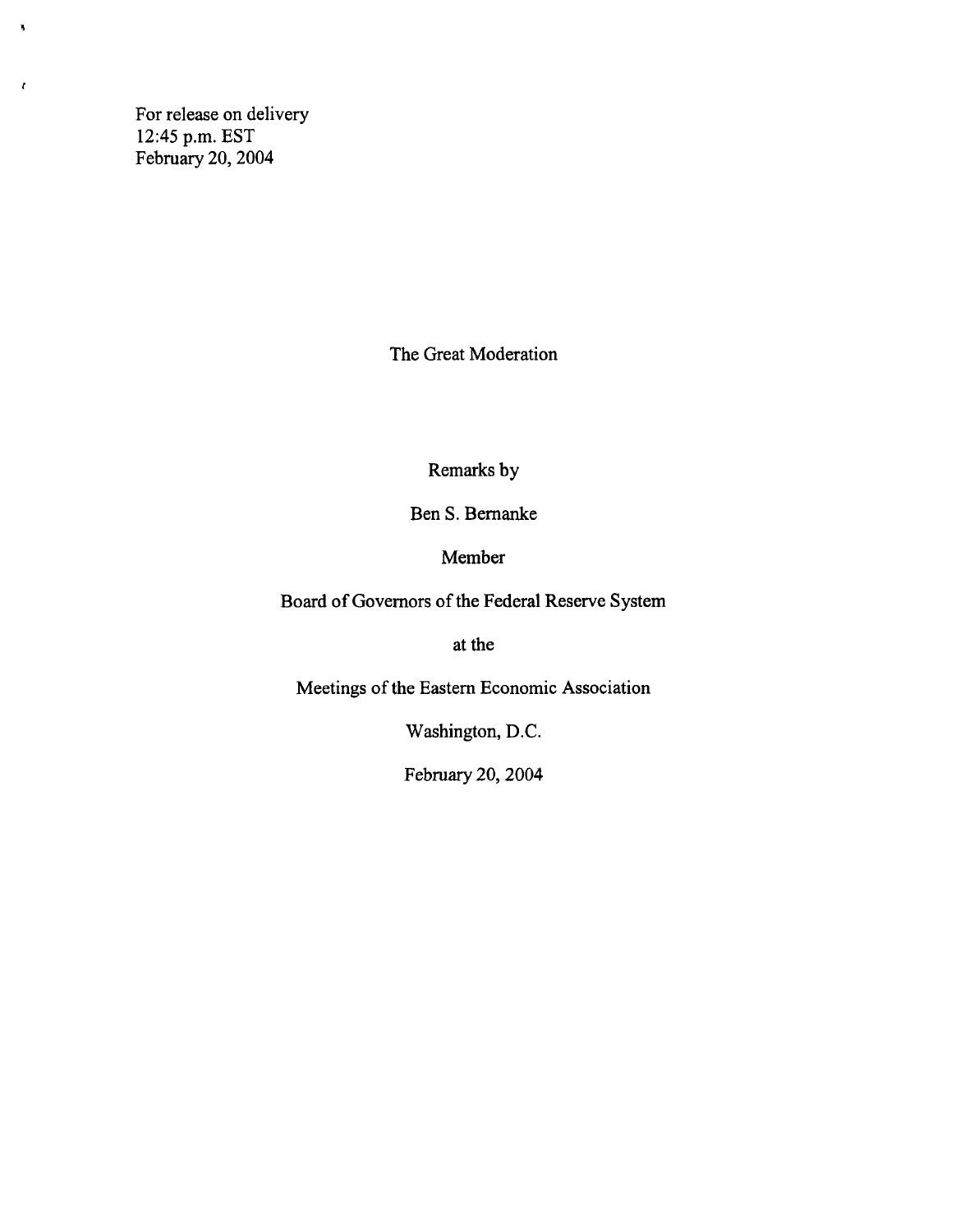One of the most striking features of the economic landscape over the past twenty years or so has been a substantial decline in macroeconomic volatility. In a recent article, Olivier Blanchard and John Simon (2001) documented that the variability of quarterly growth in real output (as measured by its standard deviation) has declined by half since the mid-1980s, while the variability of quarterly inflation has declined by about two thirds.<sup>1</sup> Several writers on the topic have dubbed this remarkable decline in the variability of both output and inflation "the Great Moderation." Similar declines in the volatility of output and inflation occurred at about the same time in other major industrial countries, with the recent exception of Japan, a country that has faced a distinctive set of economic problems in the past decade.

Reduced macroeconomic volatility has numerous benefits. Lower volatility of inflation improves market functioning, makes economic planning easier, and reduces the resources devoted to hedging inflation risks. Lower volatility of output tends to imply more stable employment and a reduction in the extent of economic uncertainty confronting households and firms. The reduction in the volatility of output is also closely associated with the fact that recessions have become less frequent and less severe.<sup>2</sup>

<sup>&</sup>lt;sup>1</sup>Kim and Nelson (1999) and McConnell and Perez-Quiros (2000) were among the first to note the reduction in the volatility of output. Kim, Nelson, and Piger (2003) show that the reduction in the volatility of output is quite broad based, affecting many sectors and aspects of the economy. Warnock and Warnock (2000) find a parallel decline in the volatility of employment, especially in goods-producing sectors.

<sup>&</sup>lt;sup>2</sup> The United States has experienced only two relatively mild recessions since 1984, compared with four recessions--two of them quite deep--in the fifteen years before 1984. Indeed, according to the National Bureau of Economic Research's monthly business cycle chronology, which covers the period since the Civil War, the 120-month expansion of the 1990s was the longest recession-free period the United States has enjoyed, and the 92-month expansion of the 1980s was the third longest such period.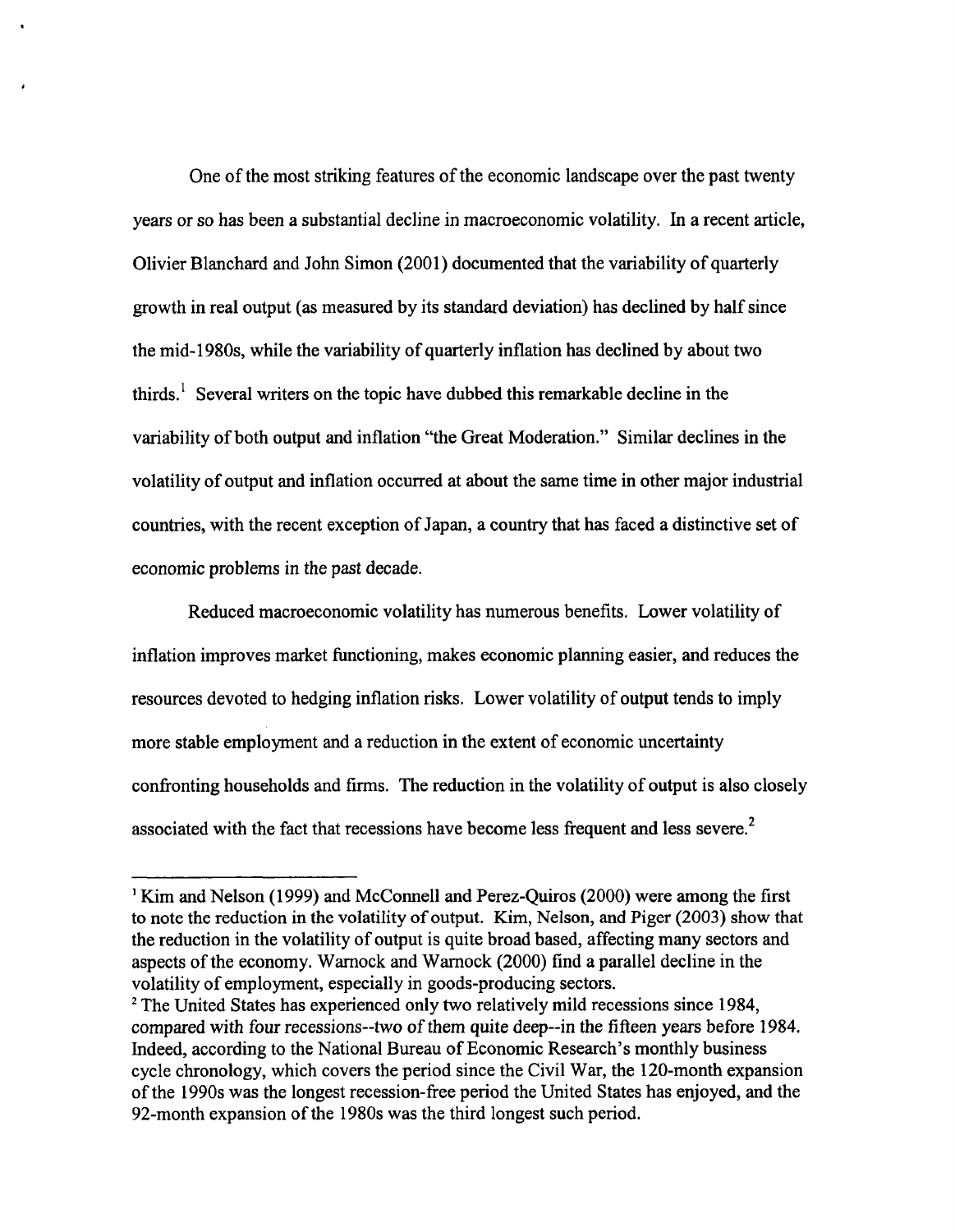Why has macroeconomic volatility declined? Three types of explanations have been suggested for this dramatic change; for brevity, I will refer to these classes of explanations as structural change, improved macroeconomic policies, and good luck. Explanations focusing on *structural change* suggest that changes in economic institutions, technology, business practices, or other structural features of the economy have improved the ability of the economy to absorb shocks. Some economists have argued, for example, that improved management of business inventories, made possible by advances in computation and communication, has reduced the amplitude of fluctuations in inventory stocks, which in earlier decades played an important role in cyclical fluctuations. $3$  The increased depth and sophistication of financial markets, deregulation in many industries, the shift away from manufacturing toward services, and increased openness to trade and international capital flows are other examples of structural changes that may have increased macroeconomic flexibility and stability.

The second class of explanations focuses on the arguably *improved performance of macroeconomic policies,* particularly monetary policy. The historical pattern of changes in the volatilities of output growth and inflation gives some credence to the idea that better monetary policy may have been a major contributor to increased economic stability. As Blanchard and Simon (2001) show, output volatility and inflation volatility have had a strong tendency to move together, both in the United States and other industrial countries. In particular, output volatility in the United States, at a high level in

-2-

<sup>3</sup> McConnell and Perez-Quiros (2000) and Kahn, McConnell, and Perez-Quiros (2002) make this argument. McCarthy and Zakrajsek (2003) provide an overview and evaluation of this literature; they conclude that better inventory management has reinforced the trend toward lower volatility but is not the ultimate cause. Willis (2003) discusses structural changes that may have contributed to reduced variability of inflation.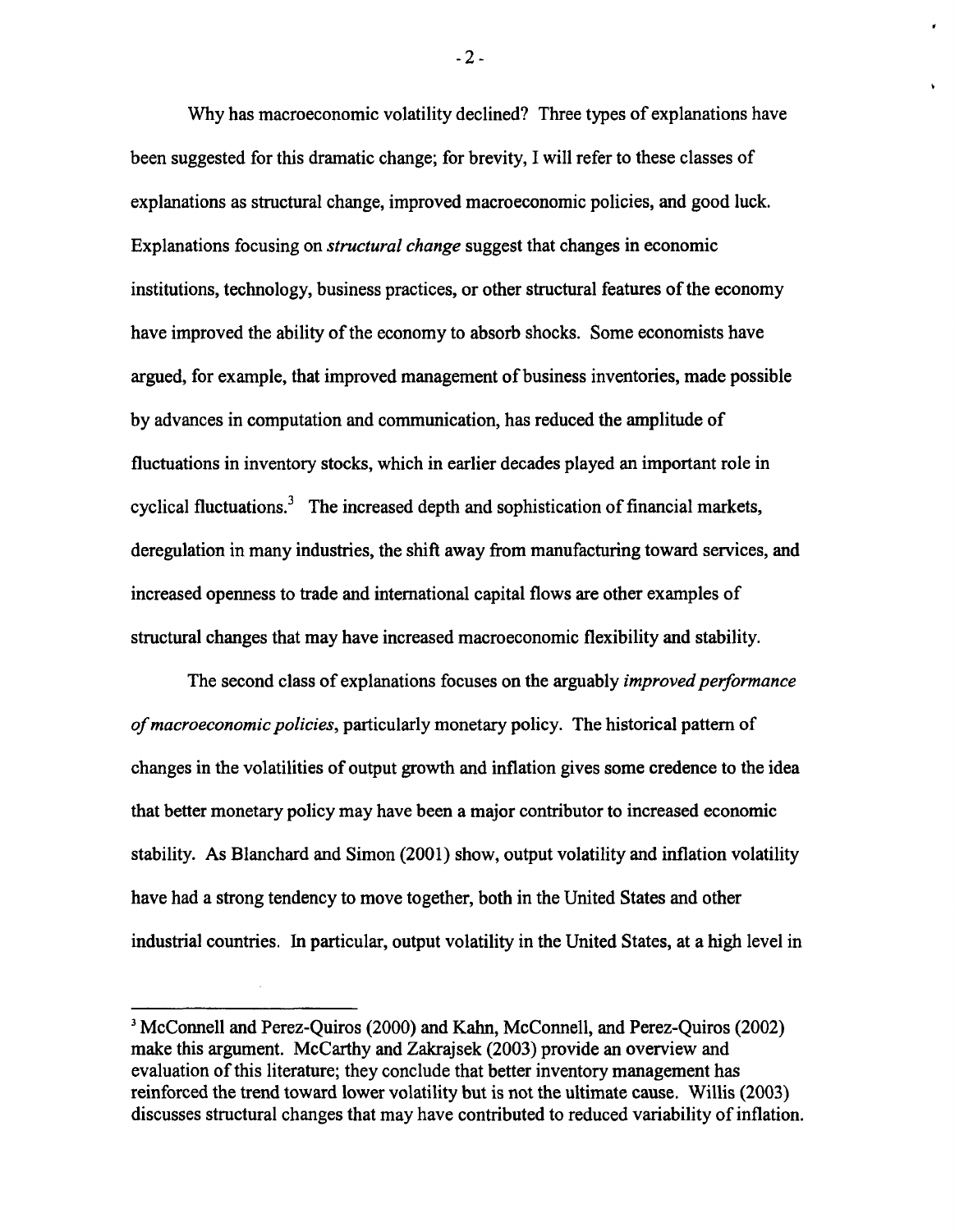the immediate postwar era, declined significantly between 1955 and 1970, a period in which inflation volatility was low. Both output volatility and inflation volatility rose significantly in the 1970s and early 1980s and, as I have noted, both fell sharply after about 1984. Economists generally agree that the 1970s, the period of highest volatility in both output and inflation, was also a period in which monetary policy performed quite poorly, relative to both earlier and later periods (Romer and Romer, 2002).<sup>4</sup> Few disagree that monetary policy has played a large part in stabilizing inflation, and so the fact that output volatility has declined in parallel with inflation volatility, both in the United States and abroad, suggests that monetary policy may have helped moderate the variability of output as well.

The third class of explanations suggests that the Great Moderation did not result primarily from changes in the structure of the economy or improvements in policymaking but occurred because the shocks hitting the economy became smaller and more infrequent. In other words, the reduction in macroeconomic volatility we have lately enjoyed is largely the result of *good luck,* not an intrinsically more stable economy or better policies. Several prominent studies using distinct empirical approaches have provided support for the good-luck hypothesis (Aluned, Levin, and Wilson, 2002; Stock and Watson, 2003).

Explanations of complicated phenomena are rarely clear cut and simple, and each of the three classes of explanations I have described probably contains elements of truth. Nevertheless, sorting out the relative importance of these explanations is of more than

-3-

<sup>4</sup> Using more formal econometric methods, Kim, Nelson, and Piger (2003) also found that structural breaks in the volatility and persistence of inflation occurred about the same times as the changes in output volatility.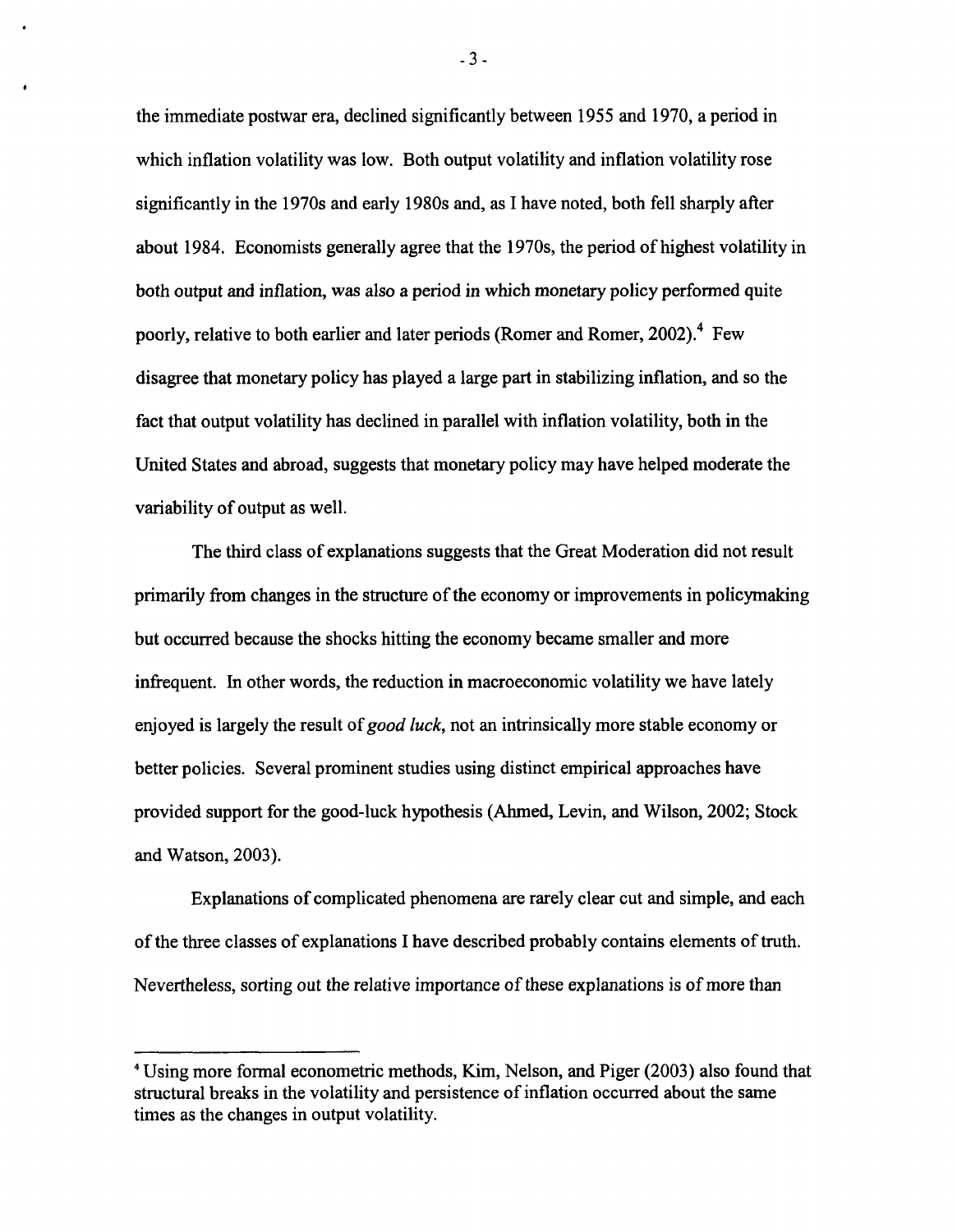purely historical interest. Notably, if the Great Moderation was largely the result of good luck rather than a more stable economy or better policies, then we have no particular reason to expect the relatively benign economic environment of the past twenty years to continue. Indeed, ifthe good-luck hypothesis is true, it is entirely possible that the variability of output growth and inflation in the United States may, at some point, return to the levels of the 1970s. If instead the Great Moderation was the result of structural change or improved policymaking, then the increase in stability should be more likely to persist, assuming of course that policymakers do not forget the lessons of history.

My view is that improvements in monetary policy, though certainly not the only factor, have probably been an important source of the Great Moderation. In particular, I am not convinced that the decline in macroeconomic volatility of the past two decades was *primarily* the result of good luck, as some have argued, though I am sure good luck had its part to playas well. In the remainder of my remarks, I will provide some support for the "improved-monetary-policy" explanation for the Great Moderation. I will not spend much time on the other two classes of explanations, not because they are uninteresting or unimportant, but because my time is limited and the structural change and good-luck hypotheses have been extensively discussed elsewhere.<sup>5</sup> Before proceeding, I should note that my views are not necessarily those of my colleagues on the Board of Governors or the Federal Open Market Committee.

## **The Taylor Curve and the Variability Tradeoff**

Let us begin by asking what economic theory has to say about the relationship of output volatility and inflation volatility. To keep matters simple, I will make the strong

-4-

<sup>5</sup> Stock and Watson (2003) provide a recent overview of the debate.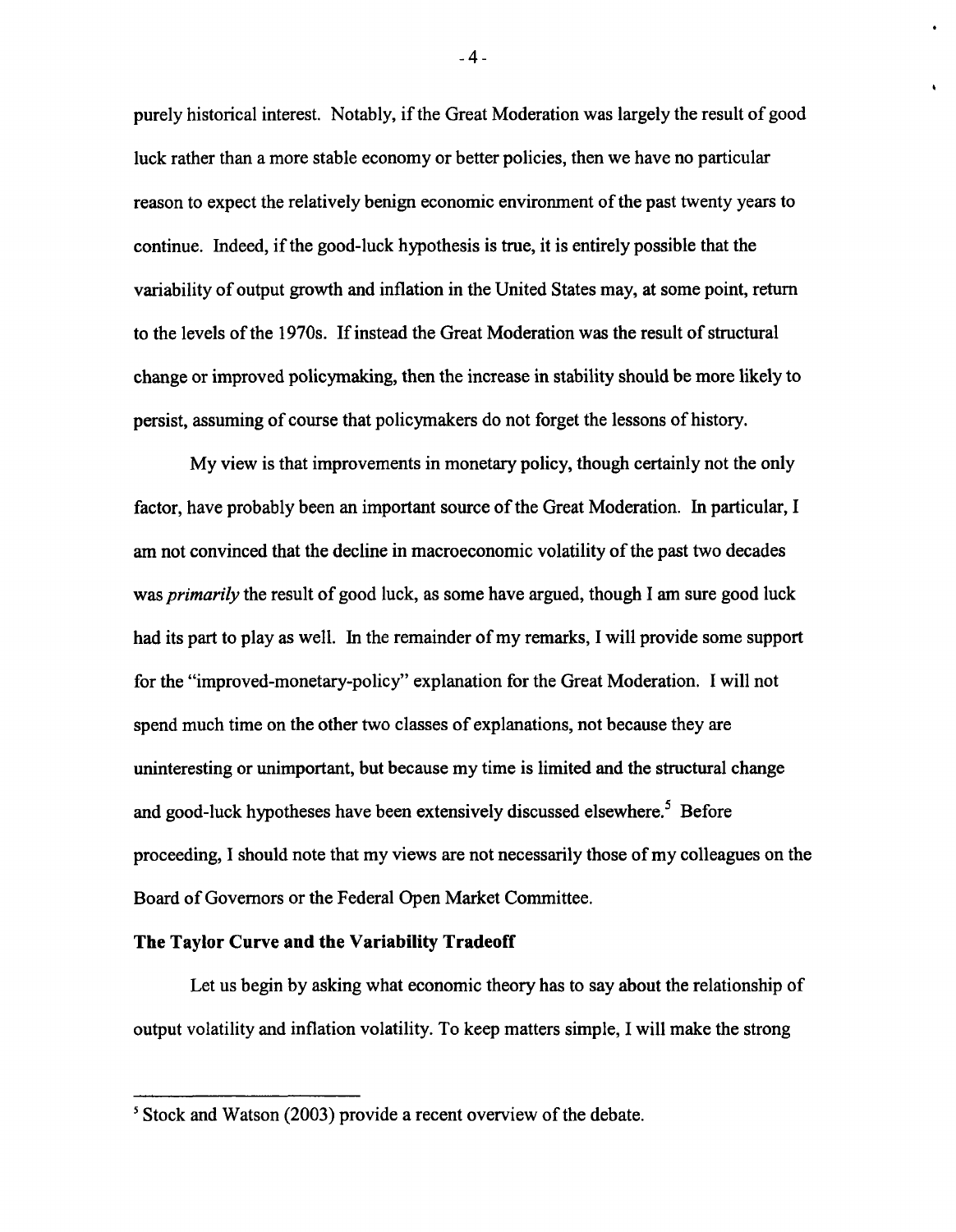(but only temporary!) assumption that monetary policymakers have an accurate understanding of the economy and that they choose policies to promote the best economic performance possible, given their economic objectives. I also assume for the moment that the structure of the economy and the distribution of economic shocks are stable and unchanging. Under these baseline assumptions, macroeconomists have obtained an interesting and important result. Specifically, standard economic models imply that, in the long run, monetary policymakers can reduce the volatility of inflation *only* by allowing greater volatility in output growth, and vice versa. In other words, if monetary policies are chosen optimally and the economic structure is held constant, there exists a long-run tradeoff between volatility in output and volatility in inflation.

The ultimate source of this long-run tradeoff is the existence of shocks to aggregate supply. Consider the canonical example of an aggregate supply shock, a sharp rise in oil prices caused by disruptions to foreign sources of supply. According to conventional analysis, an increase in the price of oil raises the overall price level (a temporary burst in inflation) while depressing output and employment. Monetary policymakers are therefore faced with a difficult choice. If they choose to tighten policy (raise the short-term interest rate) in order to offset the effects of the oil price shock on the general price level, they may well succeed--but only at the cost of making the decline in output more severe. Likewise, if monetary policymakers choose to ease in order to mitigate the effects of the oil price shock on output, their action will exacerbate the inflationary impact. Hence, in the standard framework, the periodic occurrence of shocks to aggregate supply (such as oil price shocks) forces policymakers to choose between

- 5 -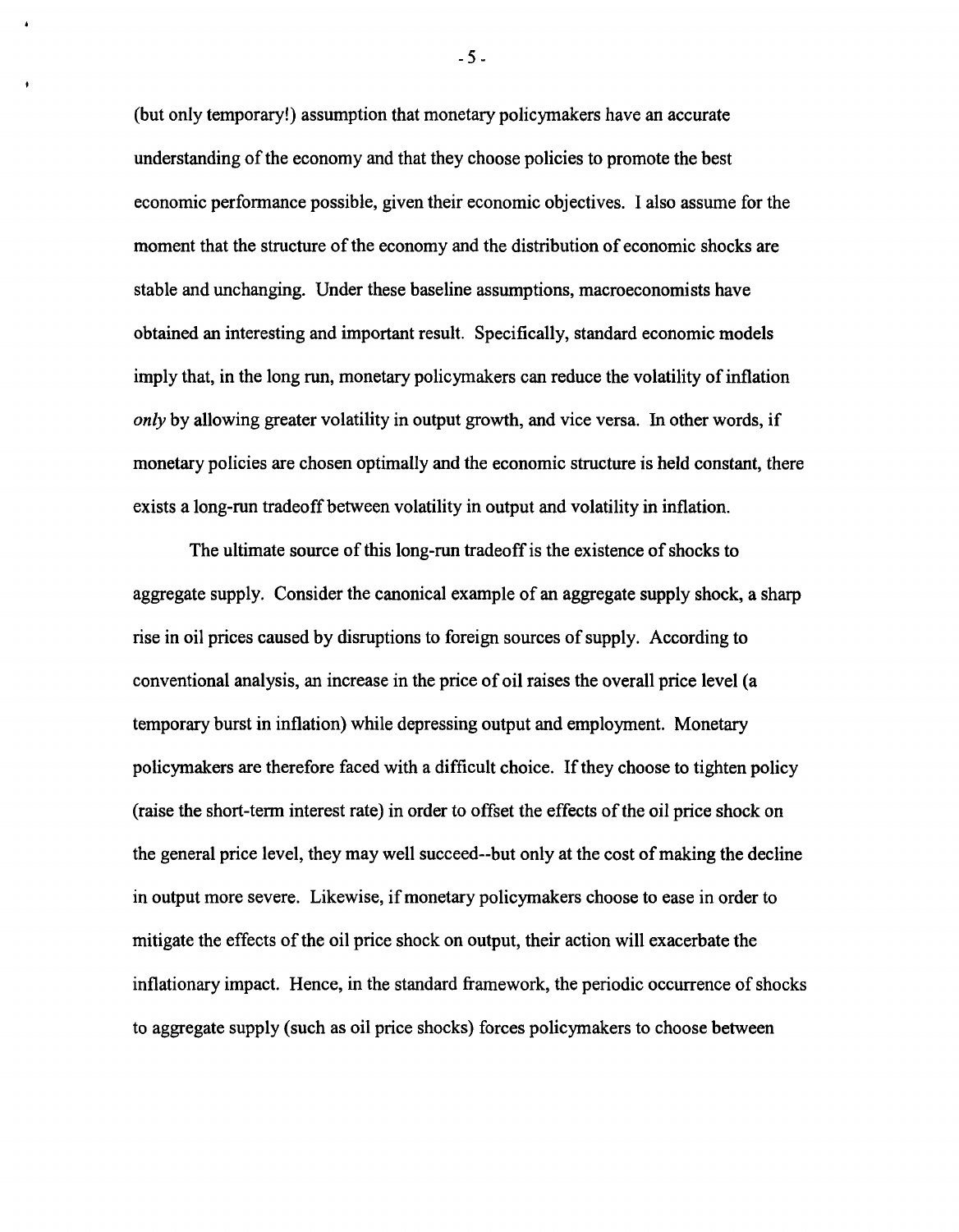stabilizing output and stabilizing inflation.<sup>6</sup> Note that shocks to aggregate demand do not create the same tradeoff, as offsetting an aggregate demand shock stabilizes both output and inflation.

This apparent tradeoff between output variability and inflation variability faced by policymakers gives rise to what has been dubbed the *Taylor curve,* reflecting early work by the Stanford economist and current Undersecretary of the Treasury John B. Taylor.<sup>7</sup> (Taylor also originated the eponymous Taylor rule, to which I will refer later.) Graphically, the Taylor curve depicts the menu of possible combinations of output volatility and inflation volatility from which monetary policymakers can choose in the long run. Figure 1 shows two examples of Taylor curves, marked  $TC_1$  and  $TC_2$ . In Figure 1, volatility in output is measured on the vertical axis and volatility in inflation is measured on the horizontal axis. As shown in the figure, Taylor curves slope downward, reflecting the theoretical conclusion that an optimizing policymaker can choose less of one type of volatility in the long run only by accepting more of the other. $8$  A direct implication of the Taylor curve framework is that a change in the preferences or objectives of the central bank alone--a decision to be tougher on inflation, for example--

<sup>&</sup>lt;sup>6</sup> Strictly speaking, according to standard models, policymakers face a tradeoff between volatility of inflation and volatility of the output *gap,* the difference between potential output and actual output. If the economy's potential output grows relatively smoothly, variability in the output gap will be closely related to variability in actual output.

<sup>7</sup> Chatterjee (2002) provides an overview of the Taylor curve and its implications. For an exposition by Taylor himself, see Taylor (1998).

<sup>&</sup>lt;sup>8</sup> The policy tradeoff between the variability of inflation and the variability of output implied by the Taylor curve is reminiscent of an older proposition, that policymakers could achieve a permanently higher *level* of output (and thus a permanently lower level of unemployment) by accepting a permanently higher *level* of inflation. However, for both theoretical and empirical reasons, this older idea of a long-run tradeoff between the levels of inflation and output has been largely discredited, and the Taylor curve tradeoff is in some sense its natural successor.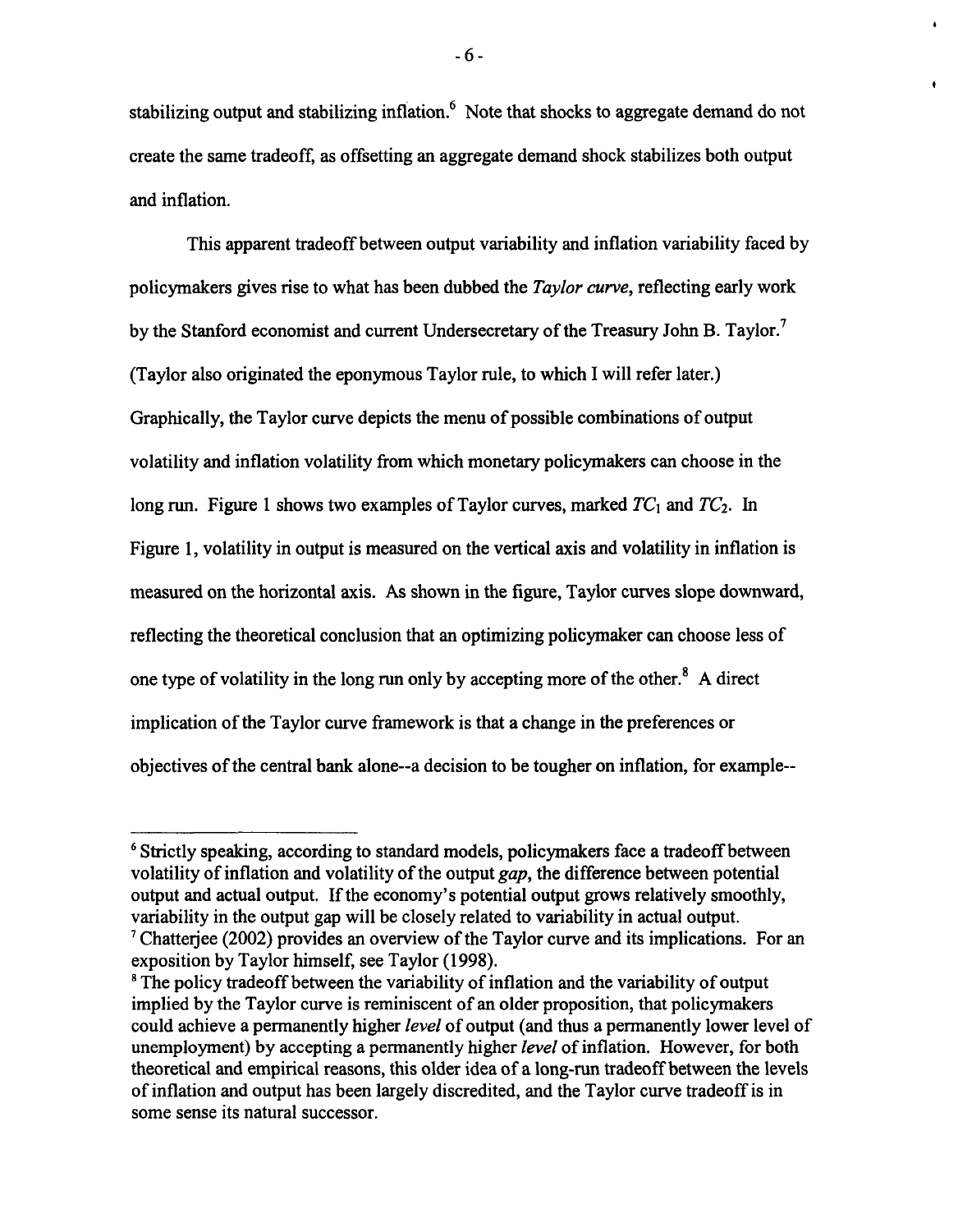cannot explain the Great Moderation. Indeed, in this framework, a conscious attempt by policymakers to try to moderate the variability of inflation should lead to higher, not lower, variability of output.

How, then, can the Great Moderation be explained? Figure 1 suggests two possibilities. First, suppose it were the case, contrary to what we assumed in deriving the Taylor curve, that monetary policies during the period of high macroeconomic volatility were not optimal, perhaps because policymakers did not have an accurate understanding of the structure of the economy or of the impact of their policy actions. Ifmonetary policies during the late 1960s and the 1970s were sufficiently far from optimal, the result could be a combination of output volatility and inflation volatility lying well above the efficient frontier defined by the Taylor curve. Graphically, suppose that the true Taylor curve is the solid curve shown in Figure 1, labeled  $TC_2$ . Then, in principle, sufficiently well executed policies could achieve a combination of output volatility and inflation volatility such as that represented by point  $B$ , which lies on that curve. However, less effective policies could lead to the economic outcome represented by point *A* in Figure 1, at which both output volatility and inflation volatility are higher than at point  $B$ . We can see now how improvements in monetary policy might account for the Great Moderation, even in the absence of any change in the structure of the economy or in the underlying shocks. Improvements in the policy framework, in policy implementation, or in the policymakers' understanding ofthe economy could allow the economy to move from the inefficient point A to the efficient point B, where the volatility of both inflation and output are more moderate.

- 7 -

 $\lambda$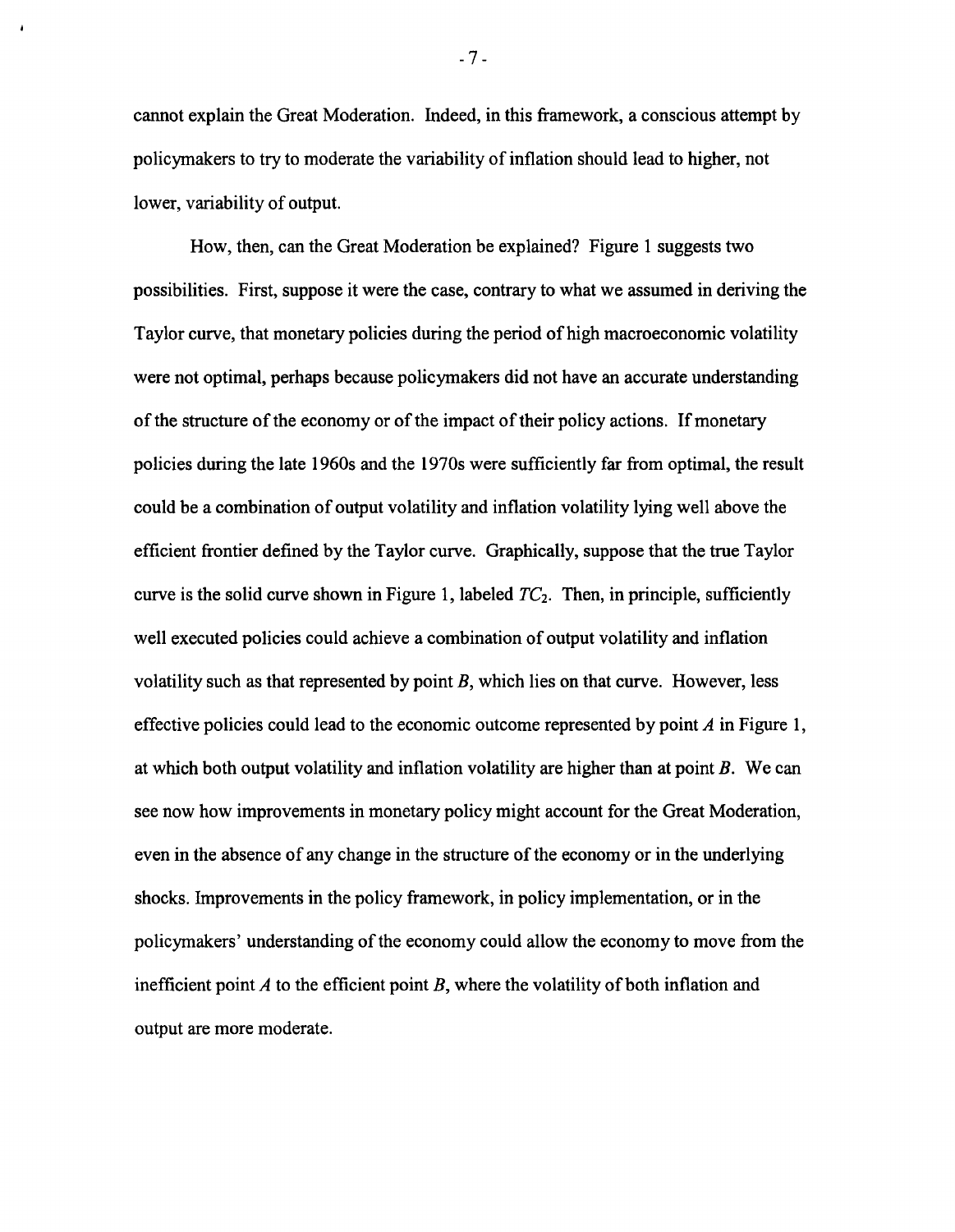Figure 1 can also be used to depict a second possible explanation for the Great Moderation, which is that, rather than monetary policy having improved, the underlying economic environment may have become more stable. Changes in the structure of the economy that increased its resilience to shocks or reductions in the variance of the shocks themselves would improve the volatility tradeoff faced by policymakers. In Figure 1, we can imagine now that the true Taylor curve in the 1970s is given by the dashed curve,  $TC_1$ , and the actual economic outcome chosen by policymakers is point A, which lies on  $TC_1$  Improved economic stability in the 1980s and 1990s, whether arising from structural change or good luck, can be represented by a shift of the Taylor curve from  $TC_1$  to  $TC_2$ , and the new economic outcome as determined by policy is point *B*. Relative to  $TC_1$ , the Taylor curve  $TC_2$  represents economic outcomes with lower volatility in output for any given volatility of inflation, and vice versa. According to the "shifting Taylor curve" explanation, the Great Moderation resulted not from improved practice of monetary policy (which has always been as effective as possible, given the environment) but rather by favorable structural change or reduced variability of economic shocks. Of course, more complicated scenarios in which policy becomes more effective *and* the underlying economic environment becomes more stable are possible and indeed likely.

With this bit of theory as background, I will focus on two key points. First, without claiming that monetary policy during the 1950s or in the period since 1984 has been ideal by any means, I will try to support my view that the policies of the late 1960s and 1970s were particularly inefficient, for reasons that I think we now understand. Thus, as in the first scenario just discussed (represented in Figure 1 as a movement from point A to point B), improvements in the execution of monetary policy can plausibly

-8-

 $\pmb{\ast}$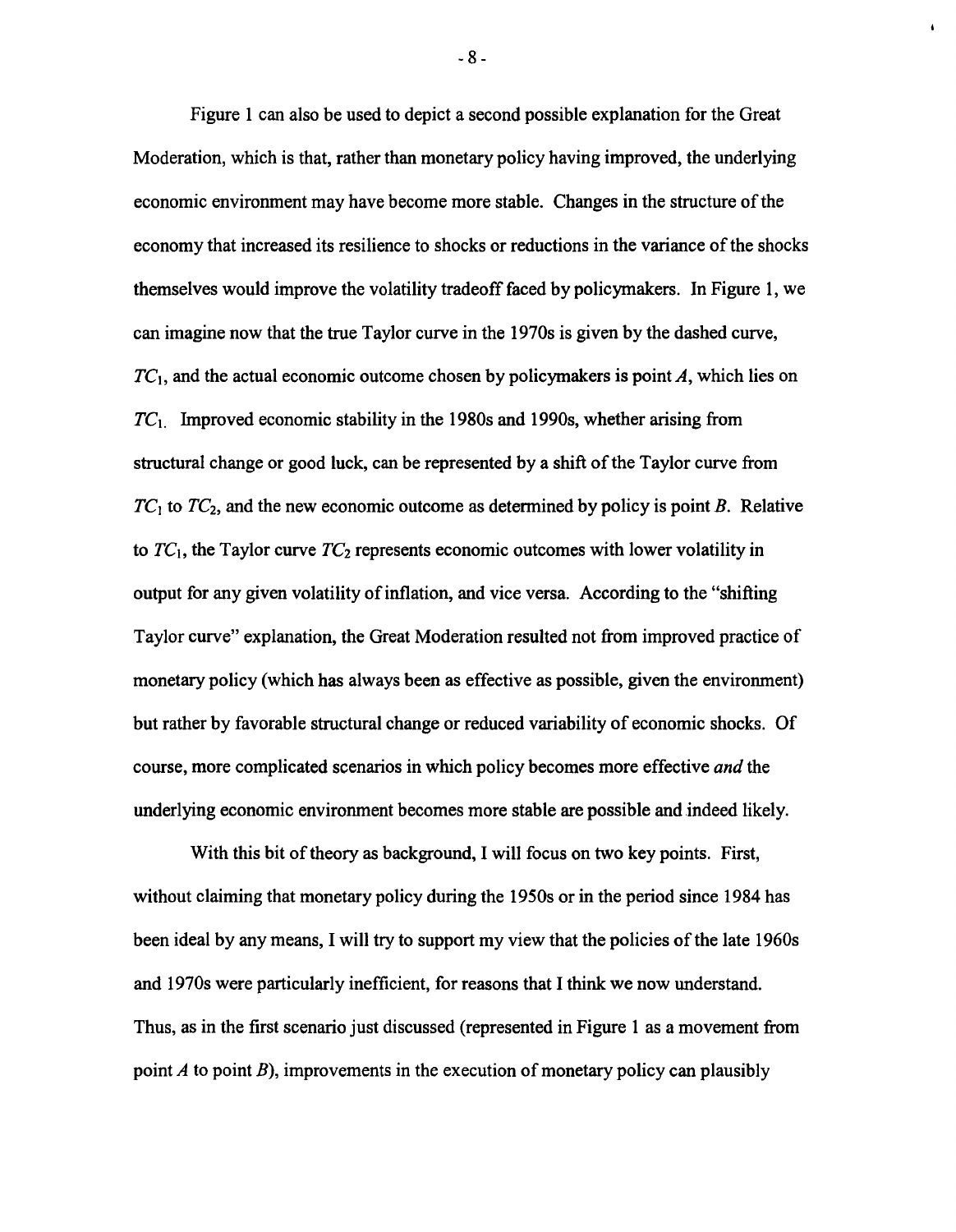account for a significant part of the Great Moderation. Second, more subtly, I will argue that some of the benefits of improved monetary policy may easily be confused with changes in the underlying environment (that is, improvements in policy may be incorrectly identified as shifts in the Taylor curve), increasing the risk that standard statistical methods of analyzing this question could understate the contribution of monetary policy to the Great Moderation.

#### **Reaching the Taylor Curve: Improvements in the Effectiveness of Monetary Policy**

Monetary policymakers face difficult challenges in their efforts to stabilize the economy. We are uncertain about many aspects of the workings of the economy, including the channels by which the effects of monetary policy are transmitted. We are even uncertain about the current economic situation as economic data are received with a lag, are typically subject to multiple revisions, and in any case can only roughly and partially depict the underlying economic reality. Thus, in practice, monetary policy will never achieve as much reduction in macroeconomic volatility as would be possible if our understanding were more complete.

Nevertheless, a number of economists have argued that monetary policy during the late 1960s and the 1970s was unusually prone to creating volatility, relative to both earlier and later periods (DeLong, 1997; Mayer, 1998; Romer and Romer, 2002). Economic historians have suggested that the relative inefficiency of policy during this period arose because monetary policymakers labored under some important misconceptions about policy and the economy. First, during this period, central bankers seemed to have been excessively optimistic about the ability of activist monetary policies to offset shocks to output and to deliver permanently low levels of unemployment.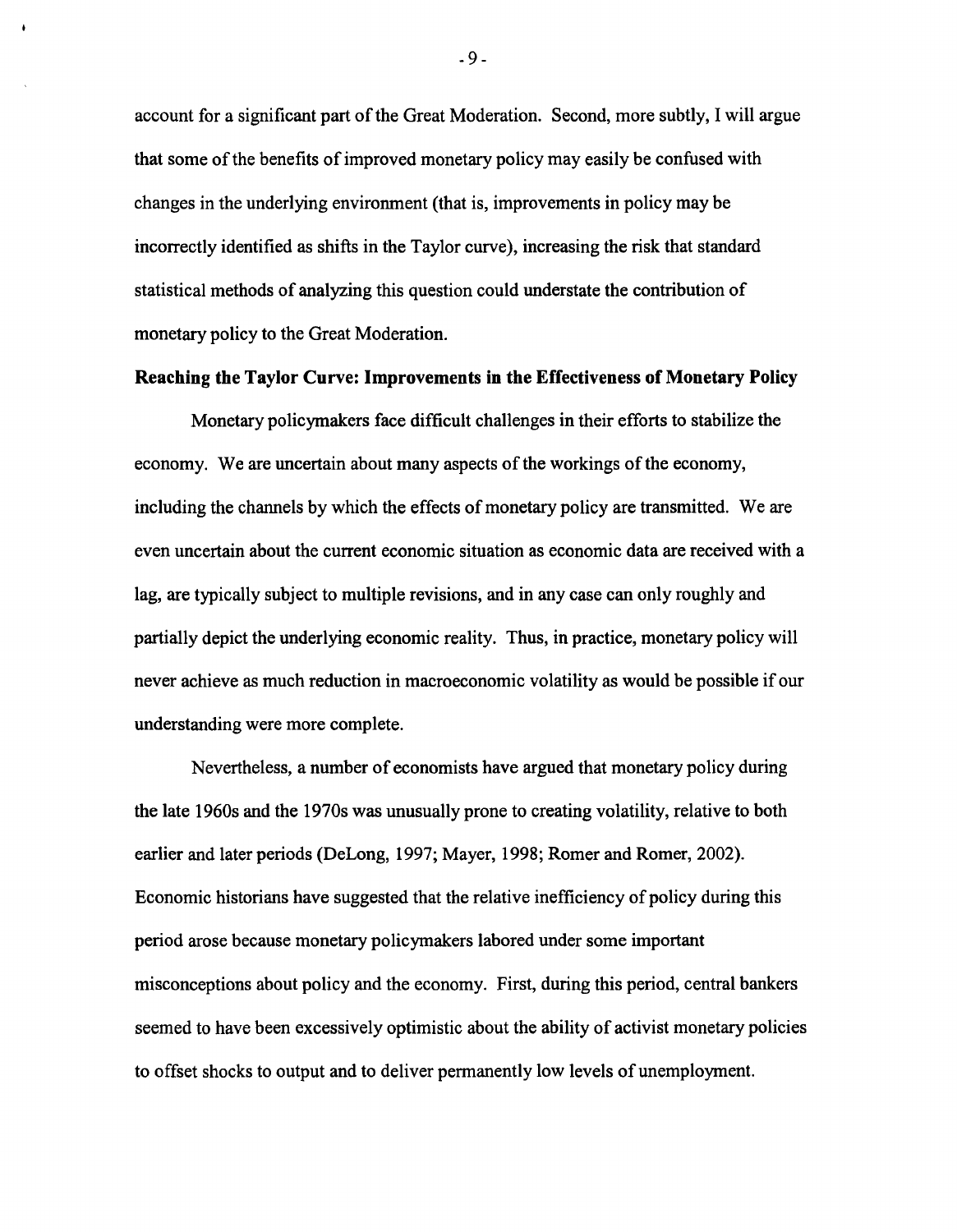Second, monetary policymakers appeared to underestimate their own contributions to the inflationary problems of the time, believing instead that inflation was in large part the result of nonmonetary forces. One might say that, in terms of their ability to deliver good macroeconomic outcomes, policymakers suffered from excessive "output optimism" and "inflation pessimism."

The output optimism of the late 1960s and the 1970s had several aspects. First, at least during the early part of that period, many economists and policymakers held the view that policy could exploit a permanent tradeoff between inflation and unemployment, as described by a simple Phillips curve relationship. The idea of a permanent tradeoff opened up the beguiling possibility that, in return for accepting just a bit more inflation, policymakers could deliver *apermanentiy* low rate of unemployment. This view is now discredited, of course, on both theoretical and empirical grounds.<sup>9</sup> Second, estimates of the rate of unemployment that could be sustained without igniting inflation were typically unrealistically low, with a long-term unemployment rate of 4 percent or less often being characterized as a modest and easily attainable objective.<sup>10</sup> Third, economists of the time may have been unduly optimistic about the ability of fiscal and monetary policymakers to eliminate short-term fluctuations in output and employment, that is, to "fine-tune" the economy.

¥.

<sup>9</sup> Friedman (1968) provided a major theoretical critique of the idea of a permanent tradeoff. Scholars disagree about when and to what degree U.S. monetary policymakers absorbed the lessons of Friedman's article.

<sup>&</sup>lt;sup>10</sup> Orphanides (2003) has emphasized the importance of poor estimates of potential output and the closely associated concept of the natural rate of unemployment for explaining the inflationary policies of the 1970s. He notes the difficulty that policymakers of the time faced in distinguishing the productivity slowdown of the period from a cyclical decline in output. Analytical support for the view that confusion between the cyclical and secular aspects of the 1970s' slowdown had inflationary consequences is provided by Lansing (2002) and Bullard and Eusepi (2003)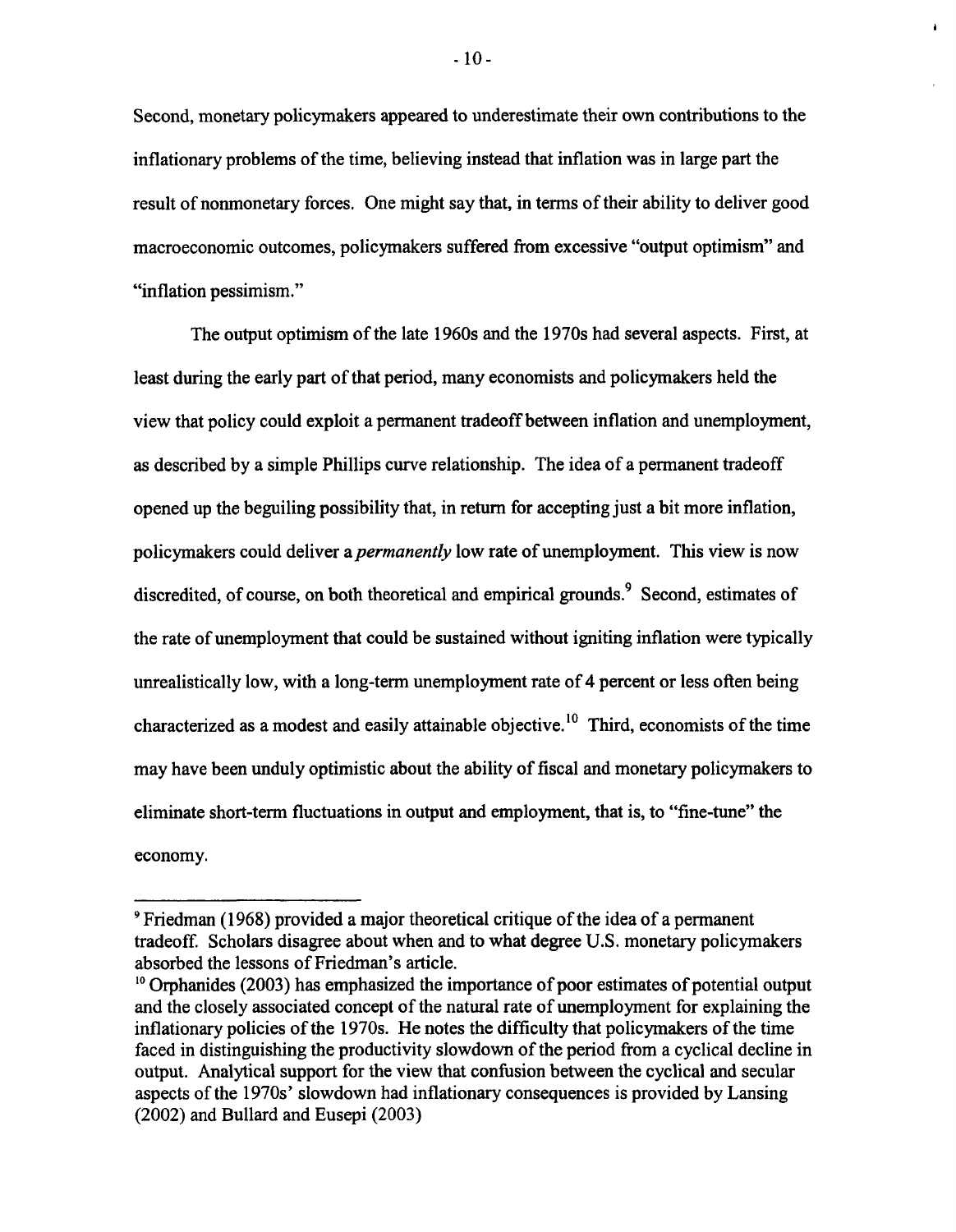What I have called inflation pessimism was the increasing conviction of policymakers in the 1960s and 1970s, as inflation rose and remained stubbornly high, that monetary policy was an ineffective tool for controlling inflation. As emphasized in recent work on the United States and the United Kingdom by Edward Nelson (2004), during this period policymakers became more and more inclined to blame inflation on socalled cost-push shocks rather than on monetary forces. Cost-push shocks, in the paradigm of the time, included diverse factors such as union wage pressures, price increases by oligopolistic firms, and increases in the prices of commodities such as oil and beef brought about by adverse changes in supply conditions. For the purpose of understanding the upward trend in inflation, however, the most salient attribute of costpush shocks was that they were putatively out of the control of the monetary policymakers.

The combination of output optimism and inflation pessimism during the latter part of the 1960s and the 1970s was a recipe for high volatility in output and inflation--that is, a set of outcomes well away from the efficient frontier represented by the economy's Taylor curve. Notably, the belief in a long-run tradeoff between output and inflation, together with an unrealistically low assessment of the sustainable rate of unemployment, resulted in high inflation but did not deliver the expected payoff in terms of higher output and employment. Moreover, the Fed's periodic attempts to rein in surging inflation led to a pattern of "go-stop" policies, in which swings in policy from ease to tightness contributed to a highly volatile real economy as well as a highly variable inflation rate. Wage-price controls, invoked in the belief that monetary policy was ineffective against cost-push forces, also ultimately proved destabilizing.

- 11 -

٠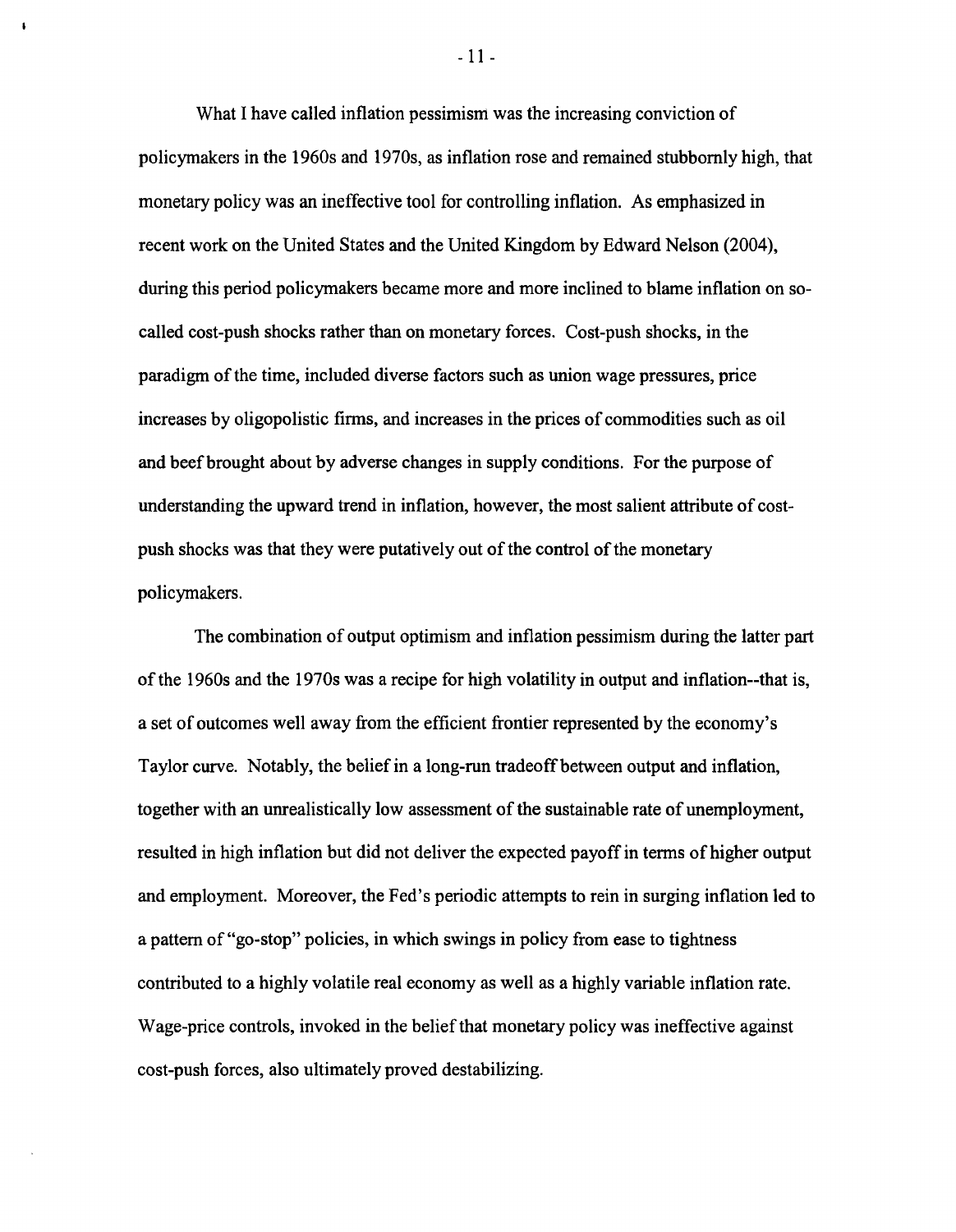Monetary policymakers bemoaned the high rate of inflation in the 1970s but did not fully appreciate their own role in its creation. Ironically, their errors in estimating the natural rate and in ascribing inflation to nonmonetary forces were mutually reinforcing. On the one hand, because unemployment remained well above their over-optimistic estimates of the sustainable rate, they were inclined to attribute inflation to outside forces (such as the actions of firms and unions) rather than to an overheated economy (Romer and Romer, 2002; Nelson, 2004). On the other hand, the view of policymakers that exogenous forces largely drove inflation made it more difficult for them to recognize that their estimate of the sustainable rate of unemployment was too low. Several years passed before policymakers were finally persuaded by the evidence that sustained antiinflationary monetary policies would actually work (primiceri, 2003). As you know, these policies were implemented successfully after 1979, beginning under Fed Chairman Volcker.

Better known than even the Taylor curve is John Taylor's famous Taylor rule, a simple equation that has proved remarkably useful as a rule-of-thumb description of monetary policy (Taylor, 1993). In its basic form, the Taylor rule relates the Federal Reserve's policy instrument, the overnight federal funds interest rate, to the deviations of inflation and output from the central bank's desired levels for those variables. Estimates of the Taylor rule for the late 1960s and the 1970s reflect the output optimism and inflation pessimism of the period, in that researchers tend to find a weaker response of the policy rate to inflation and (in some studies) a relatively stronger response to the output

- 12 -

¥.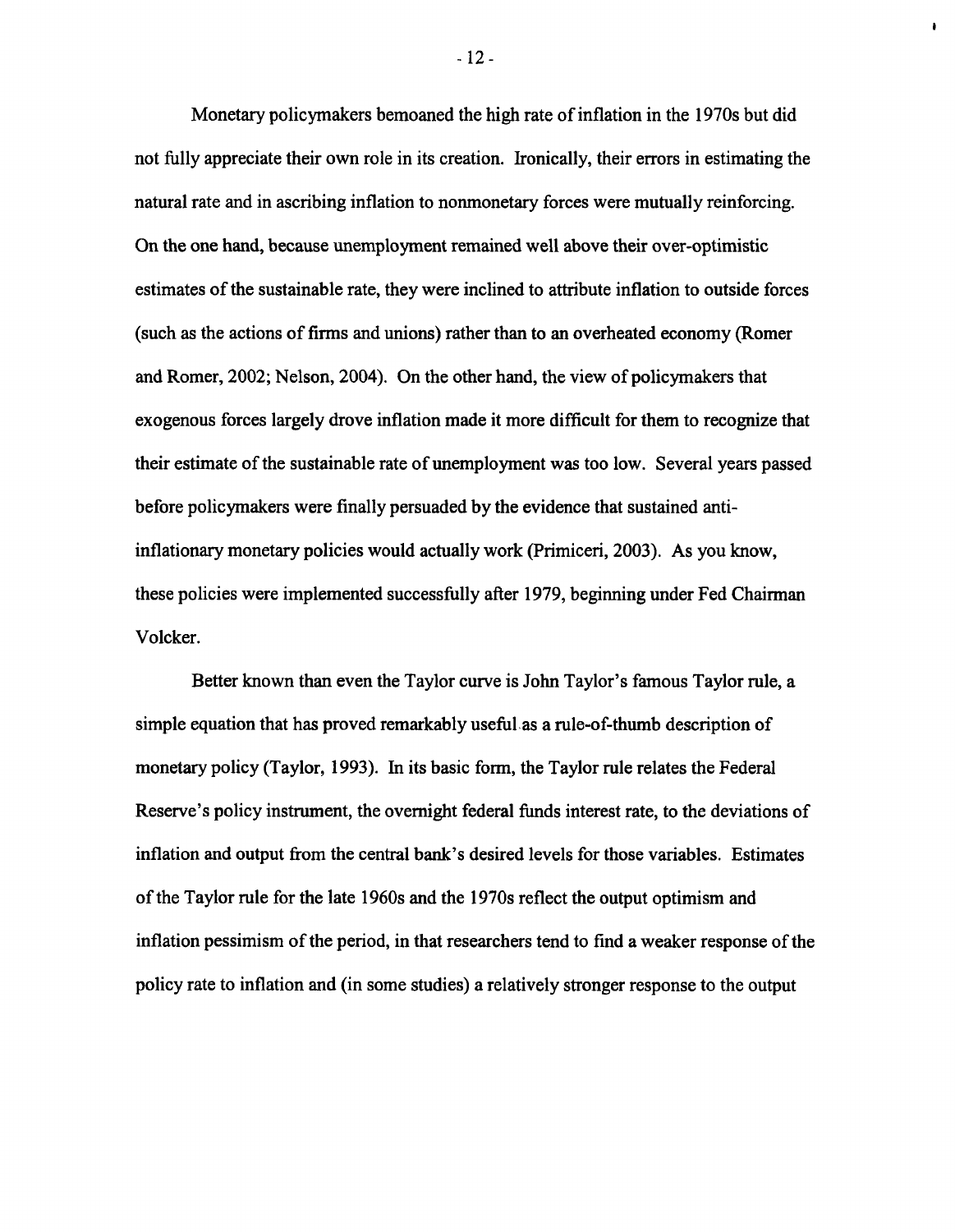gap than in more recent periods.<sup>11</sup> As I will shortly discuss further, an insufficiently strong response to inflation let inflation and inflation expectations get out of control and thus added volatility to the economy. At the same time, strong responses to what we understand in retrospect to have been over-optimistic estimates of the output gap created additional instability. As output optimism and inflation pessimism both waned under the force of the data, policy responses became more appropriate and the economy more stable. In this sense, improvements in policymakers' understanding of the economy and the role of monetary policy allowed the economy to move closer to the Taylor curve (or, in terms of Figure 1, to move from point  $A$  to point  $B$ ).

## Improved Monetary Policy or a Shifting Taylor Curve?

Improvements in monetary policy that moved the economy closer to the efficient frontier described by the Taylor curve can account for part of the Great Moderation. However, several empirical studies have questioned the quantitative importance of this effect and emphasized instead shifts in the Taylor curve, brought about by structural change or good luck. For example, in a paper presented at the Federal Reserve Bank of Kansas City's annual Jackson Hole conference, James Stock and Mark Watson (2003) use several alternative macroeconomic models to simulate how the economy would have performed after 1984 if monetary policy had followed its pre-l 979 pattern. Although inflation performance after 1984 would clearly have been worse if pre-1979 monetary

<sup>&</sup>lt;sup>11</sup> See, for example, Judd and Rudebusch (1998), Taylor (1999), Clarida, Gali, and Gertler (2000), Cogley and Sargent (2002), and Mehra (2002). Orphanides (2003) argues that, if one takes account of policymakers' mis-estimates of the output gap in the 1970s, the same Taylor rule that describes policy after 1979 applies to the 1970s as well. The debate is an important one, but it may bear more on what policymakers actually thought they were doing--and thus on the history of ideas--then on the question of whether monetary policy was in fact inefficient or even destabilizing during the period. There seems to be little doubt that it was.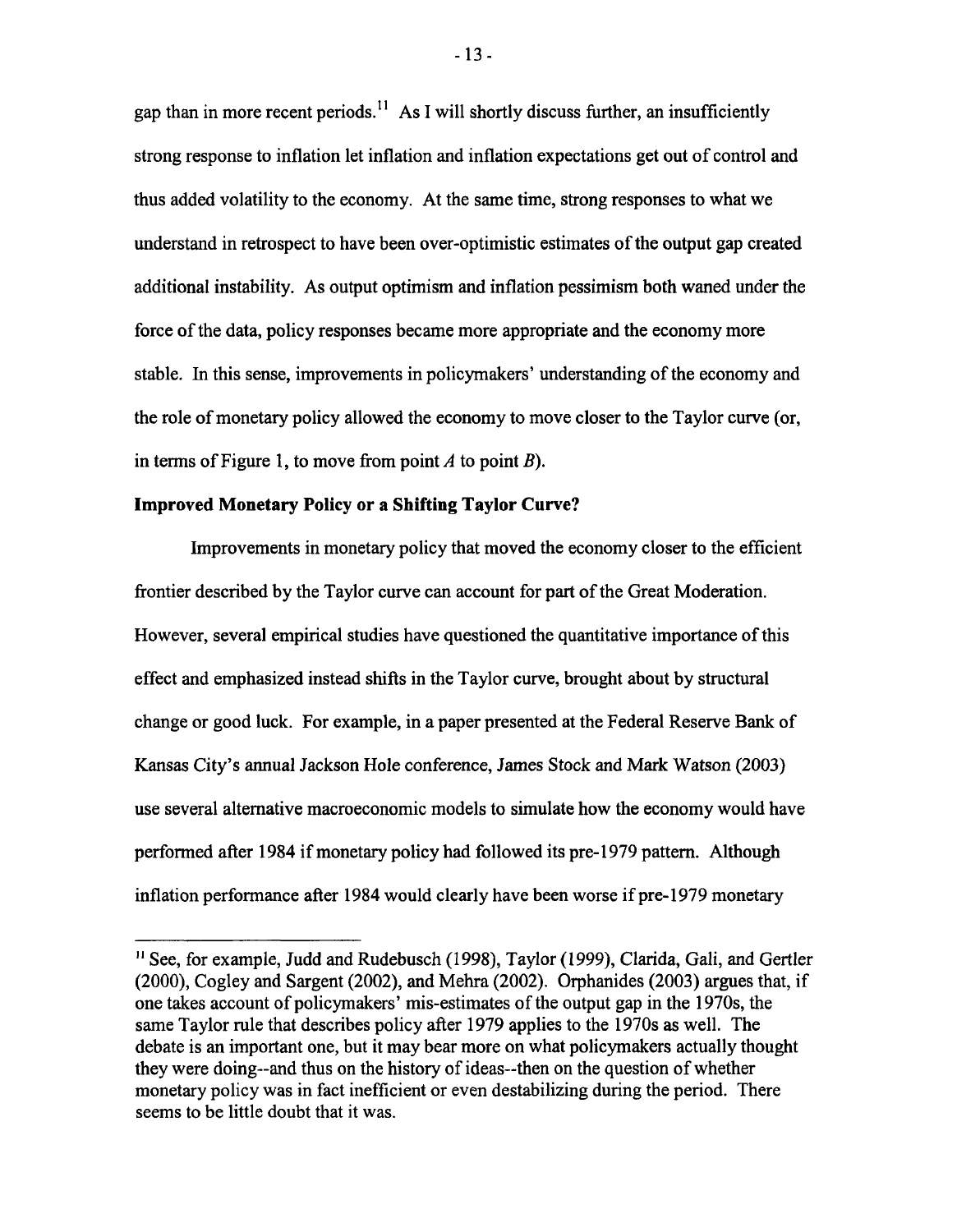policies had been used, Stock and Watson find that output volatility would have been little different. They conclude that improved monetary policy does not account for much of the reduction in output volatility since the mid-1980s. Instead, noting that the variance of the economic shocks implied by their models for the 1970s was much higher than the variance of shocks in the more recent period, they embrace the good-luck explanation of the Great Moderation. Interesting research by Timothy Cogley and Thomas Sargent (2002) and by Shaghil Ahmed, Andrew Levin, and Beth Anne Wilson (2002) likewise find a substantial reduction in the size and frequency of shocks in the more recent period, supporting the good-luck hypothesis.

Both the structural change and good-luck explanations of the Great Moderation are intriguing and (to reiterate) both are no doubt part of the story. However, an unsatisfying aspect of both explanations is the difficulty of identifying changes in the economic environment large enough and persistent enough to explain the Great Moderation, both in the United States and abroad. In particular, it is not obvious that economic shocks have become significantly smaller or more infrequent, as required by the good-luck hypothesis. Tensions in the Middle East, often blamed for the oil price shocks of the 1970s, have hardly declined in recent years, and important developments in technology and productivity have continued to buffet the economy (albeit in a more positive direction than in the 1970s). Nor has the international economic environment become obviously more placid, as a series of financial crises struck various regions of the world during the 1 990s and the powerful forces of globalization have proceeded apace. In contrast, following the adverse experience of the 1970s, changes in the practice of

-14-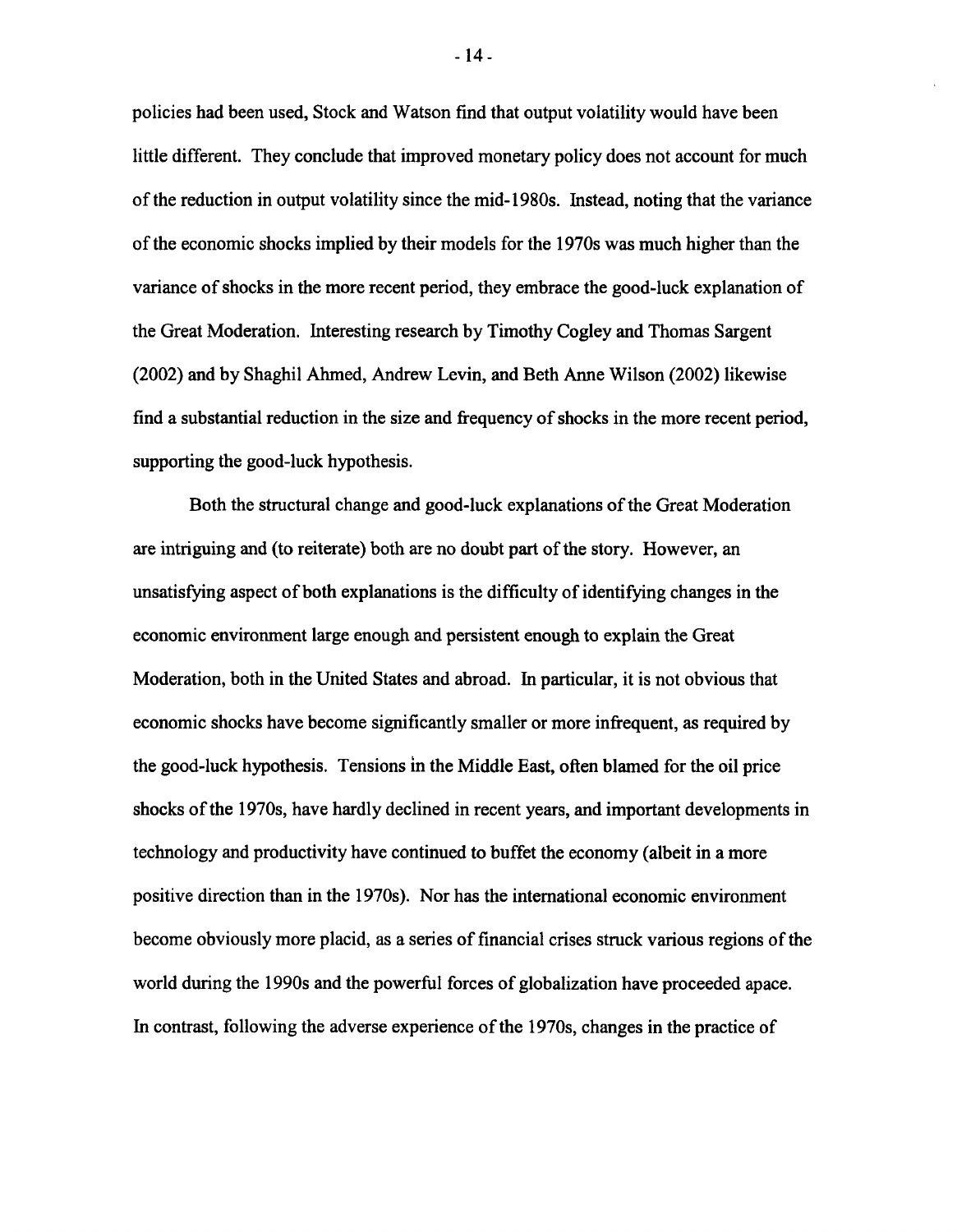monetary policy occurred around the world in similar ways and during approximately the same period.

Certainly, stability-enhancing changes in the economic environment have occurred in the past two decades. However, an intriguing possibility is that some of these changes, rather than being truly exogenous, may have been induced by improved monetary policies. That is, better monetary policies may have resulted in what appear to be (but only appear to be) favorable shifts in the economy's Taylor curve. Here are some examples of what I have in mind.

First, monetary policies that brought down and stabilized inflation may have led to stabilizing changes in the structure of the economy as well, in line with the prediction of the famous Lucas (1976) critique that economic structure depends on the policy regime. High and unstable inflation increases the variability of relative prices and real interest rates, for example, distorting decisions regarding consumption, capital investment, and inventory investment, among others. Likewise, the high level, variability, and unpredictability of inflation profoundly affected decisions regarding financial investments and money holdings. Theories of "rational inattention" (Sims, 2003), according to which people vary the frequency with which they re-examine economic decisions according to the underlying economic environment, imply that the dynamic behavior of the economy would change--probably in the direction of greater stability and persistence--in a more stable pricing environment, in which people reconsider their economic decisions less frequently.

Second, changes in monetary policy could conceivably affect the size and frequency of shocks hitting the economy, at least as an econometrician would measure

- 15 -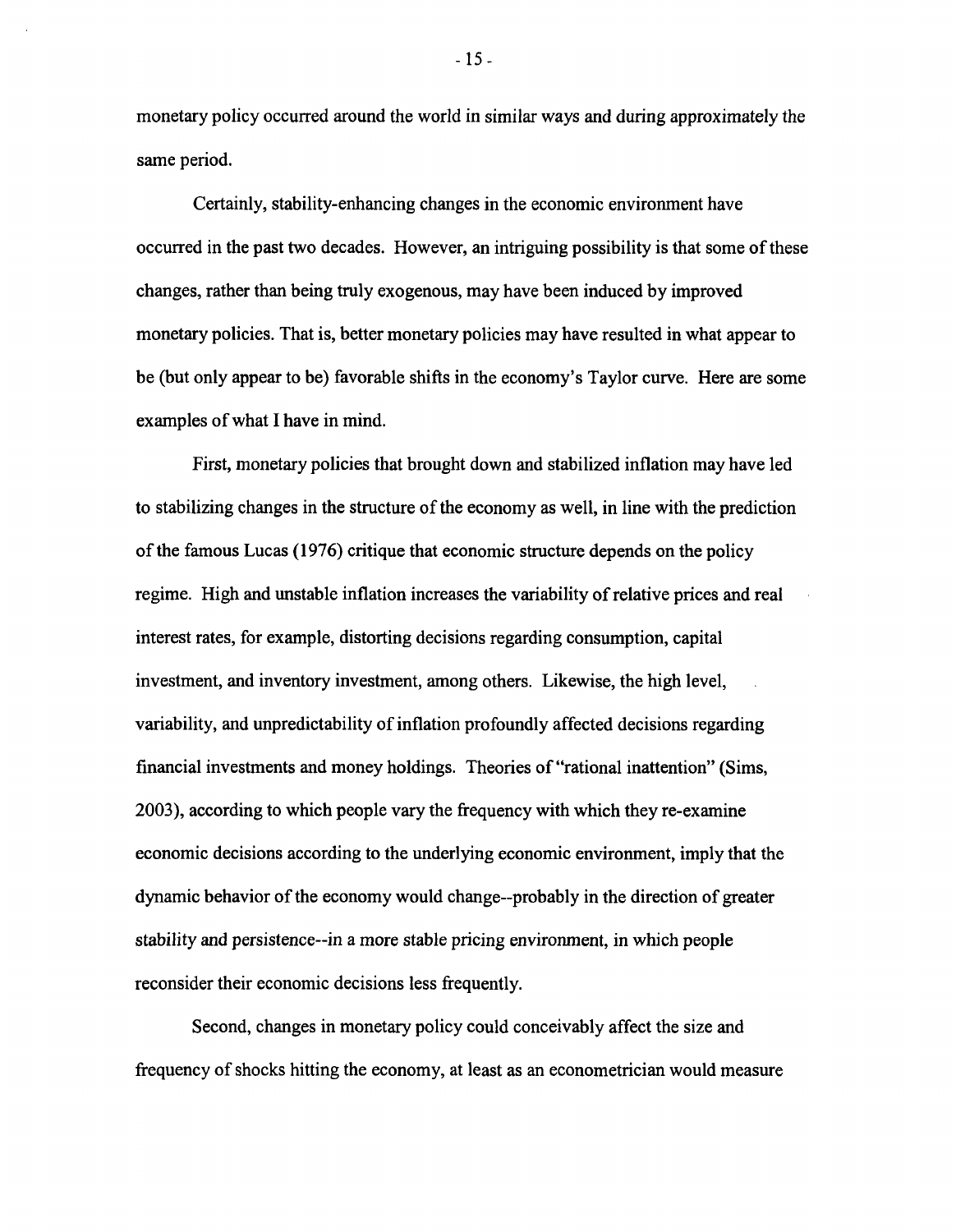those shocks. This assertion seems odd at first, as we are used to thinking of shocks as exogenous events, arising from "outside the model," so to speak. However, econometricians typically do not measure shocks directly but instead infer them from movements in macroeconomic variables that they cannot otherwise explain. Shocks in this sense may certainly reflect the monetary regime. For example, consider the costpush shocks that played such an important role in 1970s' thinking about inflation. Seemingly unexplained or autonomous movements in wages and prices during this period, which analysts would have interpreted as shocks to wage and price equations, may in fact have been the result of earlier monetary policy actions, or (more subtly) of monetary policy actions expected by wage- and price-setters to take place in the future. In an influential paper, Robert Barsky and Lutz Kilian (2001) analyze the oil price shocks of the 1970s in this spirit. Barsky and Kilian provide evidence that the extraordinary increases in nominal oil prices during the 1970s were made feasible primarily by earlier expansionary monetary policies rather than by truly exogenous political or economic events.

Third, monetary policy can also affect the distribution of measured shocks by changing the sensitivity of pricing and other economic decisions to exogenous outside events. For example, significant movements in the price of oil and other commodities continued to occur after 1984. However, in a low-inflation environment, with stable inflation expectations and a general perception that firms do not have pricing power, commodity price shocks are not passed into final goods prices to nearly the same degree as in a looser monetary environment. As a result, a change in commodity prices of a given size shows up as a smaller shock to output and consumer prices today than it would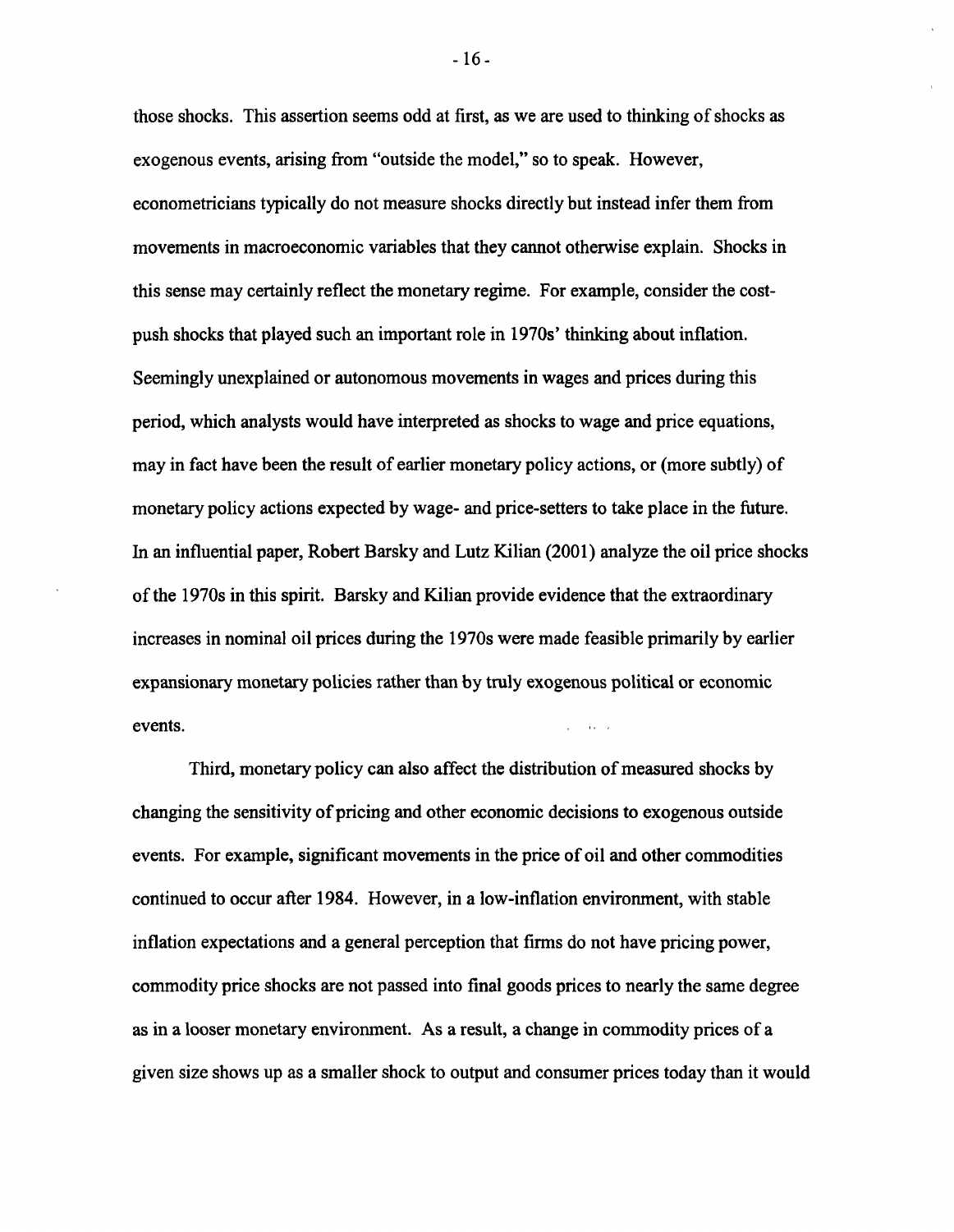have in the earlier period. Likewise, there is evidence that fluctuations in exchange rates have smaller effects on domestic prices and economic activity when inflation is less volatile and inflation expectations are stabilized (Gagnon and Ihrig, 2002; Devereux, Engel, and Storgaard, 2003).

Fourth, changes in inflation expectations, which are ultimately the product of the monetary policy regime, can also be confused with truly exogenous shocks in conventional econometric analyses. Marvin Goodfriend (1993) has suggested, for example, that insufficiently anchored inflation expectations have led to periodic "inflation scares," in which inflation expectations have risen in an apparently autonomous manner. Increases in inflation expectations have the flavor of adverse aggregate supply shocks in that they tend to increase the volatility of both inflation and output, in a combination that depends on how strongly the monetary policymakers act to offset these changes in expectations.

Theoretical and empirical support for the idea that inflation expectations may become an independent source of instability has grown in recent years.<sup>12</sup> As I mentioned earlier, a number of researchers have found that the reaction of monetary policymakers to inflation has strengthened, in that the estimated coefficient on inflation in the Taylor rule has risen from something less than 1 before 1979 to a value significantly greater than 1 in the more recent period. If the policy interest rate responds to increases in inflation by less than one-for-one (so that the real policy rate does not rise in the face of higher inflation), economic theory tells us that inflation expectations and the economy in general can become unstable. The problem arises from the fact that, if policymakers do not react

<sup>&</sup>lt;sup>12</sup> See Bernanke (2003, 2004) for more extensive discussions.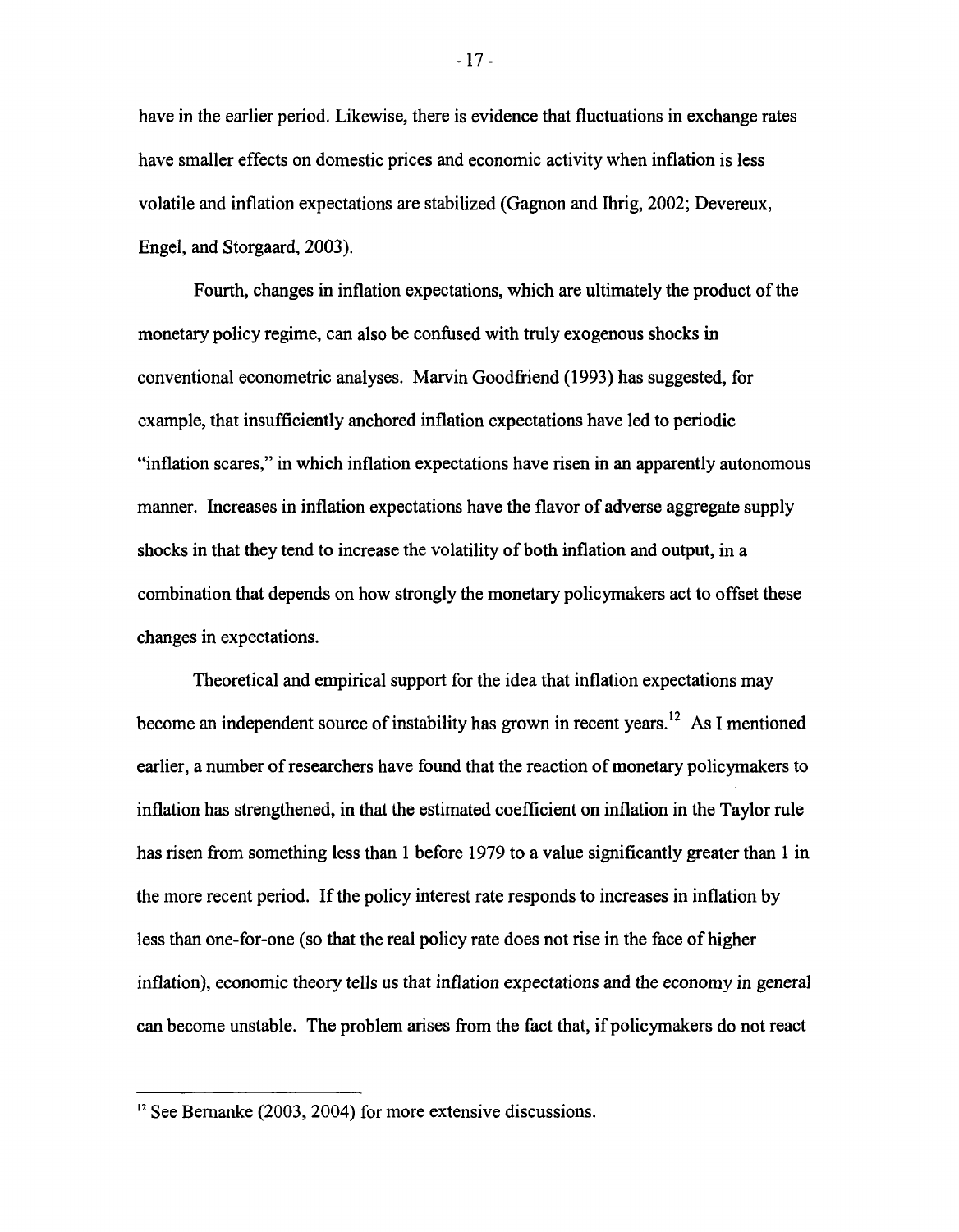sufficiently aggressively to increases in inflation, spontaneously arising expectations of increased inflation can ultimately be self-confirming and even self-reinforcing. Incidentally, the stability requirement that the policy rate respond to inflation by more than one-for-one is called the Taylor principle (Taylor, 1993, 1999)--the third concept named after John Taylor that has played a role in this talk. The finding that monetary policymakers violated the Taylor principle during the 1970s but satisfied the principle in the past two decades would be consistent with a reduced incidence of destabilizing expectational shocks. $^{13}$ 

Support for the view that inflation expectations can be an independent source of economic volatility has also emerged from the extensive recent literature on learning and macroeconomics (Evans and Honkopohja, 2001). For example, Athanasios Orphanides and John C. Williams (2003a, 2003b) have studied models in which the public must learn the central bank's underlying preferences regarding inflation by observing the actual inflation process.<sup>14</sup> With learning, inflation expectations take on a more adaptive character; in particular, high and unstable inflation will beget similar characteristics in the pattern of inflation expectations. As Orphanides and Williams show, when inflation expectations are poorly anchored, so that the public is highly uncertain about the long-run rate of inflation that the central bank hopes to achieve, they can become an additional source of volatility in the economy. An analysis that did not properly control for the

<sup>&</sup>lt;sup>13</sup> In a similar spirit, Stefania Albanesi, V.V. Chari, and Lawrence Christiano (2003) have shown that when the central bank's commitment to fighting inflation is perceived to be weak, as may have been the case during the 1970s, self-confirming increases in expected inflation are possible and will tend to destabilize the economy.

<sup>14</sup> See Bemanke (2004) for additional discussion.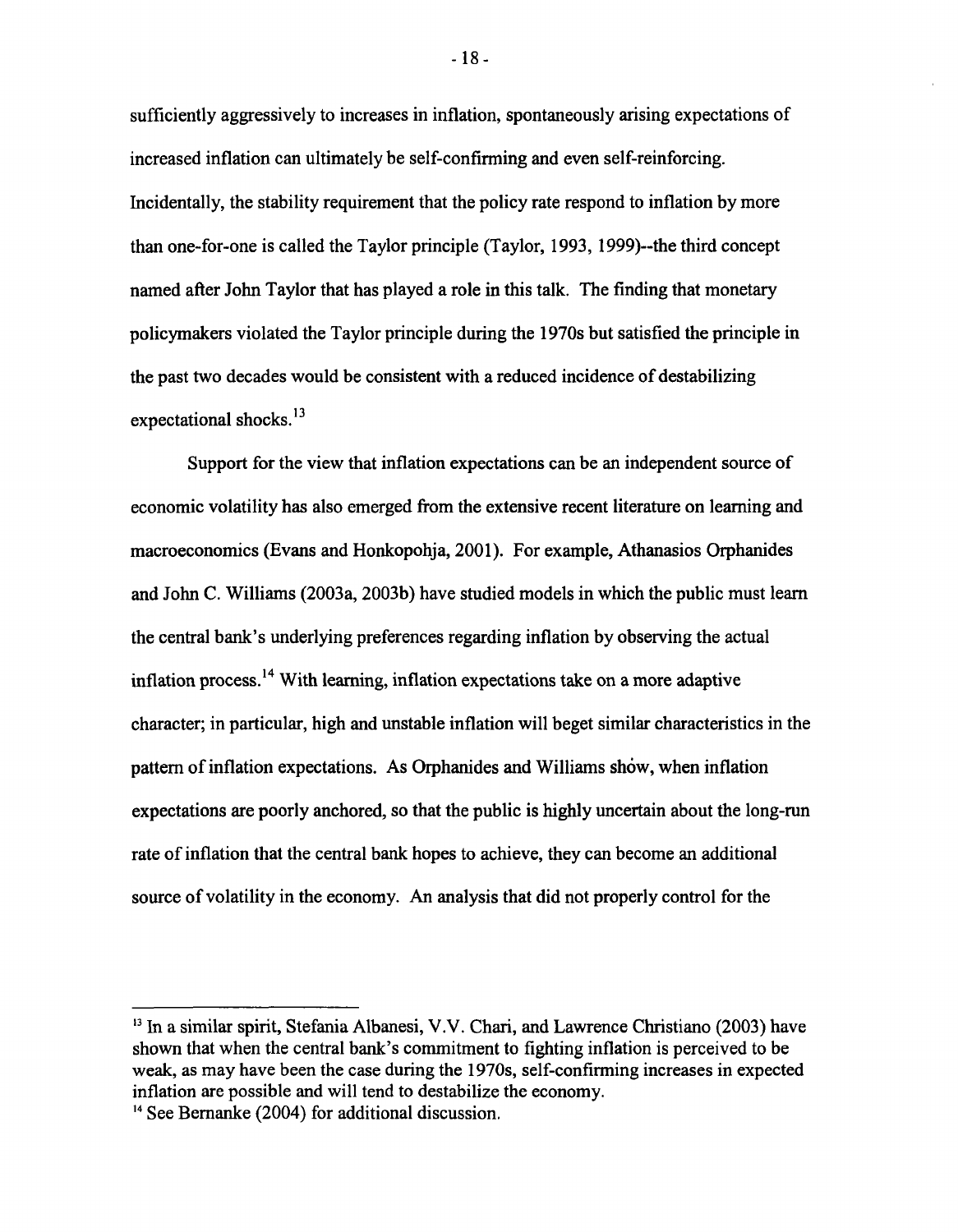expectational effects of changes in monetary policy might incorrectly conclude that the Taylor curve had shifted in an adverse direction.

# **Conclusion**

The Great Moderation, the substantial decline in macroeconomic volatility over the past twenty years, is a striking economic development. Whether the dominant cause of the Great Moderation is structural change, improved monetary policy, or simply good luck is an important question about which no consensus has yet formed. I have argued today that improved monetary policy has likely made an important contribution not only to the reduced volatility of inflation (which is not particularly controversial) but to the reduced volatility of output as well. Moreover, because a change in the monetary policy regime has pervasive effects, I have suggested that some of the effects of improved monetary policies may have been misidentified as exogenous changes in economic structure or in the distribution of economic shocks. This conclusion on my part makes me optimistic for the future, because I am confident that monetary policymakers will not forget the lessons of the 1970s.

I have put my case for better monetary policy rather forcefully today, because I think it likely that the policy explanation for the Great Moderation deserves more credit than it has received in the literature. However, let me close by emphasizing that the debate remains very much open. Although I have focused on its strengths, the monetary policy hypothesis has potential deficiencies as well. For example, although I pointed out the difficulty that the structural change and good-luck explanations have in accounting for the rather sharp decline in volatility after 1984, one might also question whether the change in monetary policy regime was sufficiently sharp to have had the effects I have

- 19-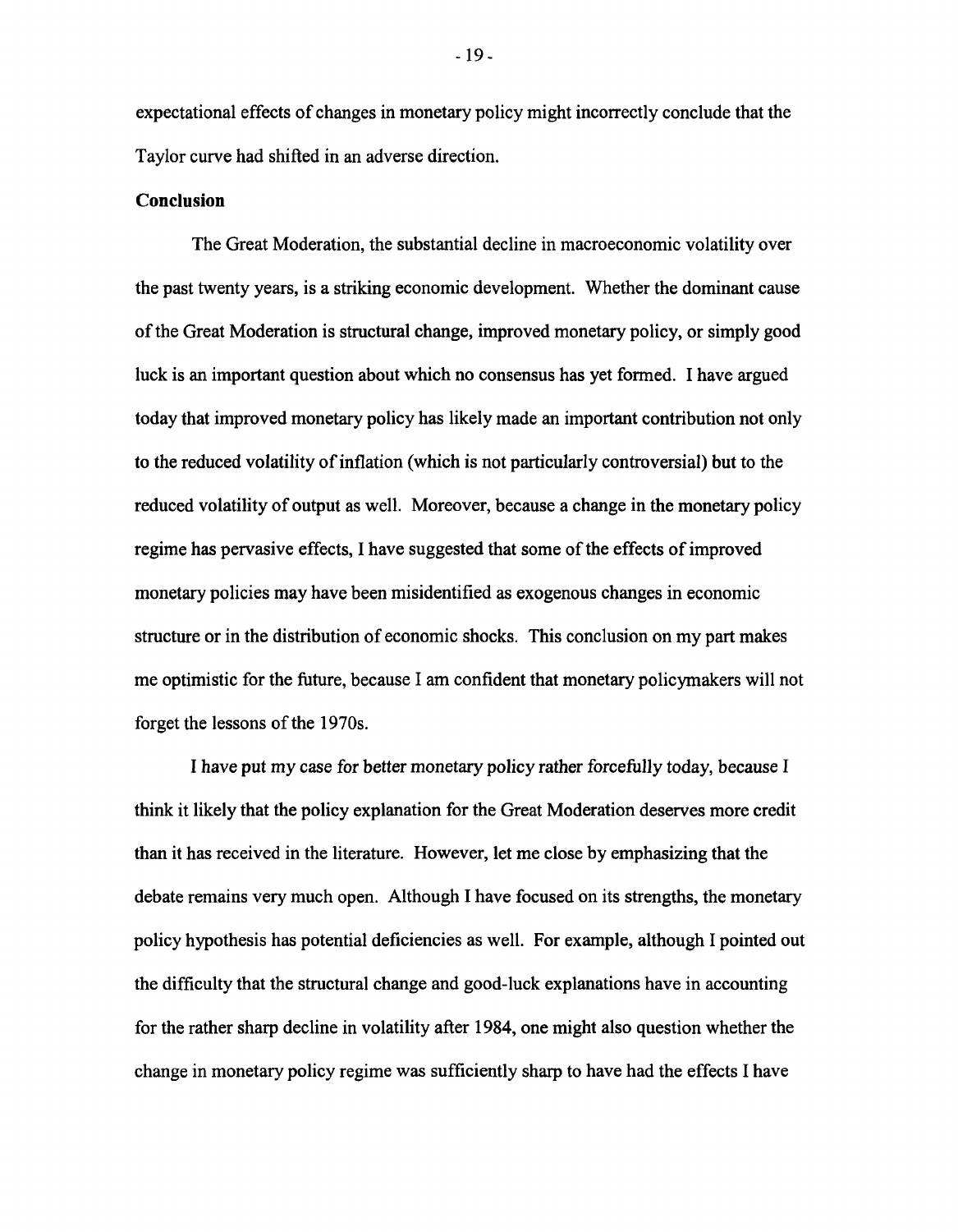attributed to it.<sup>15</sup> The consistency of the monetary policy explanation with the experience of the 1950s, a period of stable inflation during which output volatility declined but was high in absolute terms, deserves further investigation. Moreover, several of the channels by which monetary policy may have affected volatility that I have mentioned today remain largely theoretical possibilities and have not received much in the way of rigorous empirical testing. One of my goals today was to stimulate further research on this question. Clearly, the sources of the Great Moderation will continue to be an area for fruitful analysis and debate.

 $\mathcal{L}_{\rm{max}}$ 

 $15$  Stock and Watson (2003) make this point. Supporting their argument, in Bernanke (2004) I present evidence that even today inflation expectations may not be anchored as well as we would like.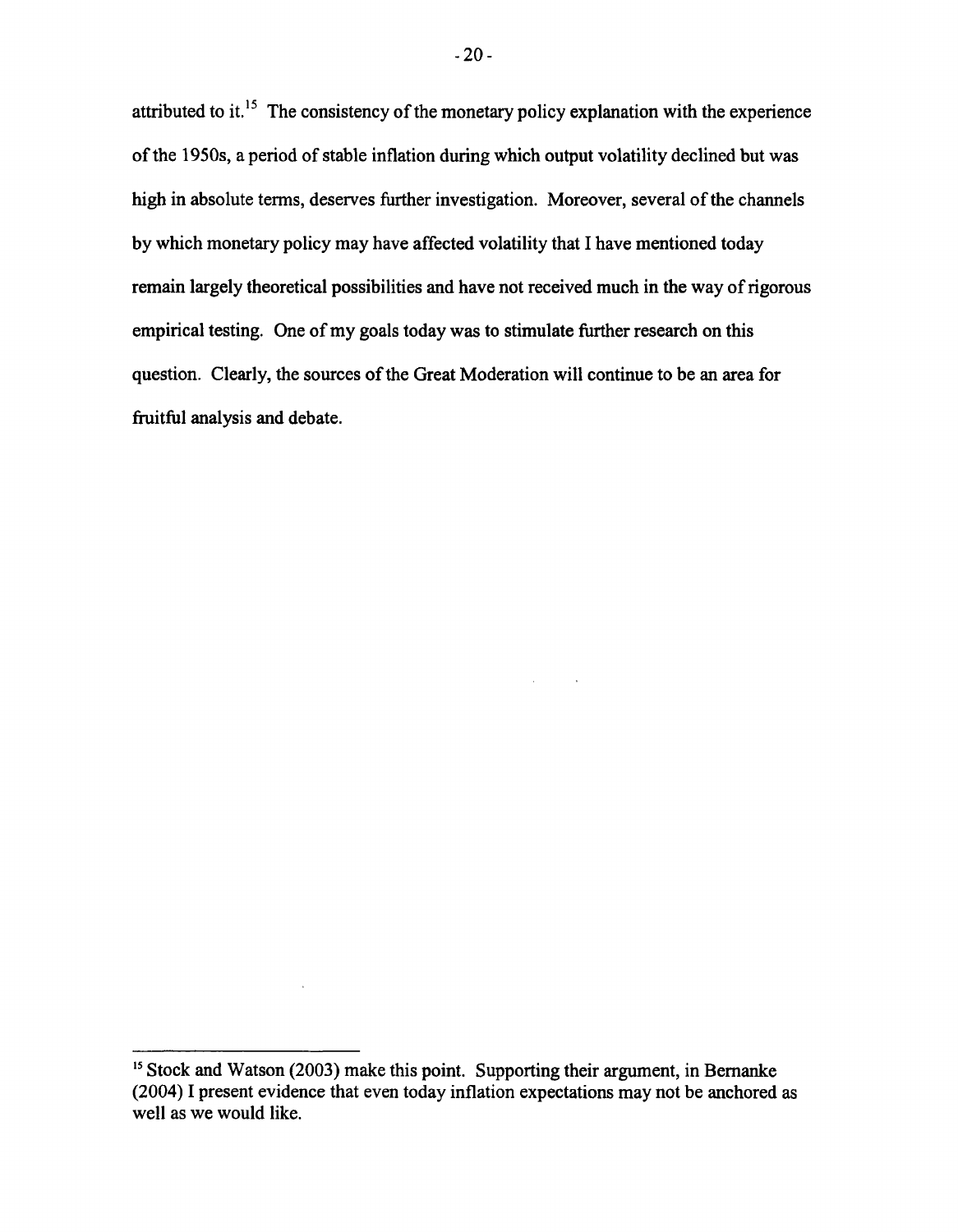

 $\frac{1}{2}$ 

Figure 1 Monetary Policy and the Variability of Output and Inflation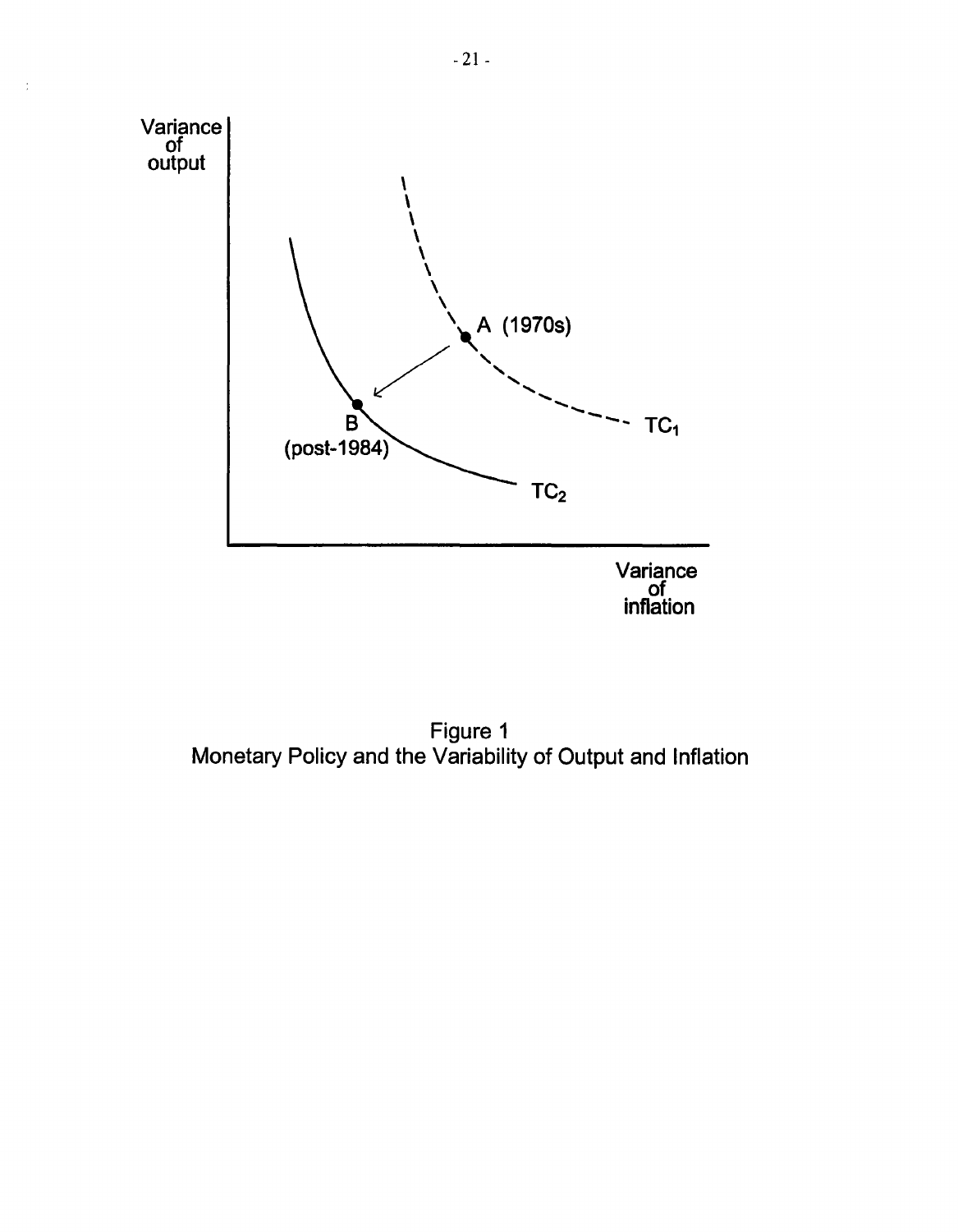## **References**

Ahmed, Shaghil, Andrew Levin, and Beth Anne Wilson (2002). "Recent U.S. Macroeconomic Stability: Good Policies, Good Practices, or Good Luck?" Board of Governors of the Federal Reserve System, International Finance Discussion Paper 2002- 730 (July).

Albanesi, Stefania, V.V. Chari, and Lawrence Christiano (2003). "Expectation Traps and Monetary Policy," Federal Reserve Bank of Minneapolis, Research Department Staff Report 319 (August).

Barsky, Robert, and Lutz Kilian (2001). "Do We Really Know That Oil Caused the Great Stagflation? A Monetary Alternative," in Ben Bernanke and Kenneth Rogoff, eds., *NBER Macroeconomics Annual,* Cambridge, Mass.: MIT Press for NBER, pp. 137-82.

Bernanke, Ben (2003). '''Constrained Discretion' and Monetary Policy," before the Money Marketeers of New York University, New York, New York, February 3.

Bernanke, Ben (2004). "Fedspeak," at the meetings of the American Economic Association, San Diego, California, January 3.

Blanchard, Olivier, and John Simon (2001). "The Long and Large Decline in U.S. Output Volatility," *Brookings Papers on Economic Activity,* 1, pp. 135-64.

Bullard, James, and Stefano Eusepi (2003). "Did the Great Inflation Occur Despite Policymaker Commitment to a Taylor Rule?" Federal Reserve Bank of Atlanta, working paper 2003-20 (October).

Chatterjee, Satyajit (2002). "The Taylor Curve and the Unemployment-Inflation Tradeoff," Federal Reserve Bank of Philadelphia, *Business Review,* (Third Quarter), pp. 26-33.

Clarida, Richard, Jordi Gali, and Mark Gertler (2000). "Monetary Policy Rules and Macroeconomic Stability: Evidence and Some Theory," *Quarterly Journal of Economics,*  lIS, pp. 147-80.

Cogley, Timothy, and Thomas Sargent (2002). "Drifts and Volatilities: Monetary Policies and Outcomes in the Post-WWII U.S.," working paper, Arizona State University and New York University (August).

DeLong, J. Bradford (1997). "America's Peacetime Inflation: The 1970s," in Christina Romer and David Romer, eds., *Reducing Inflation: Motivation and Strategy,* Chicago: University of Chicago Press for NBER.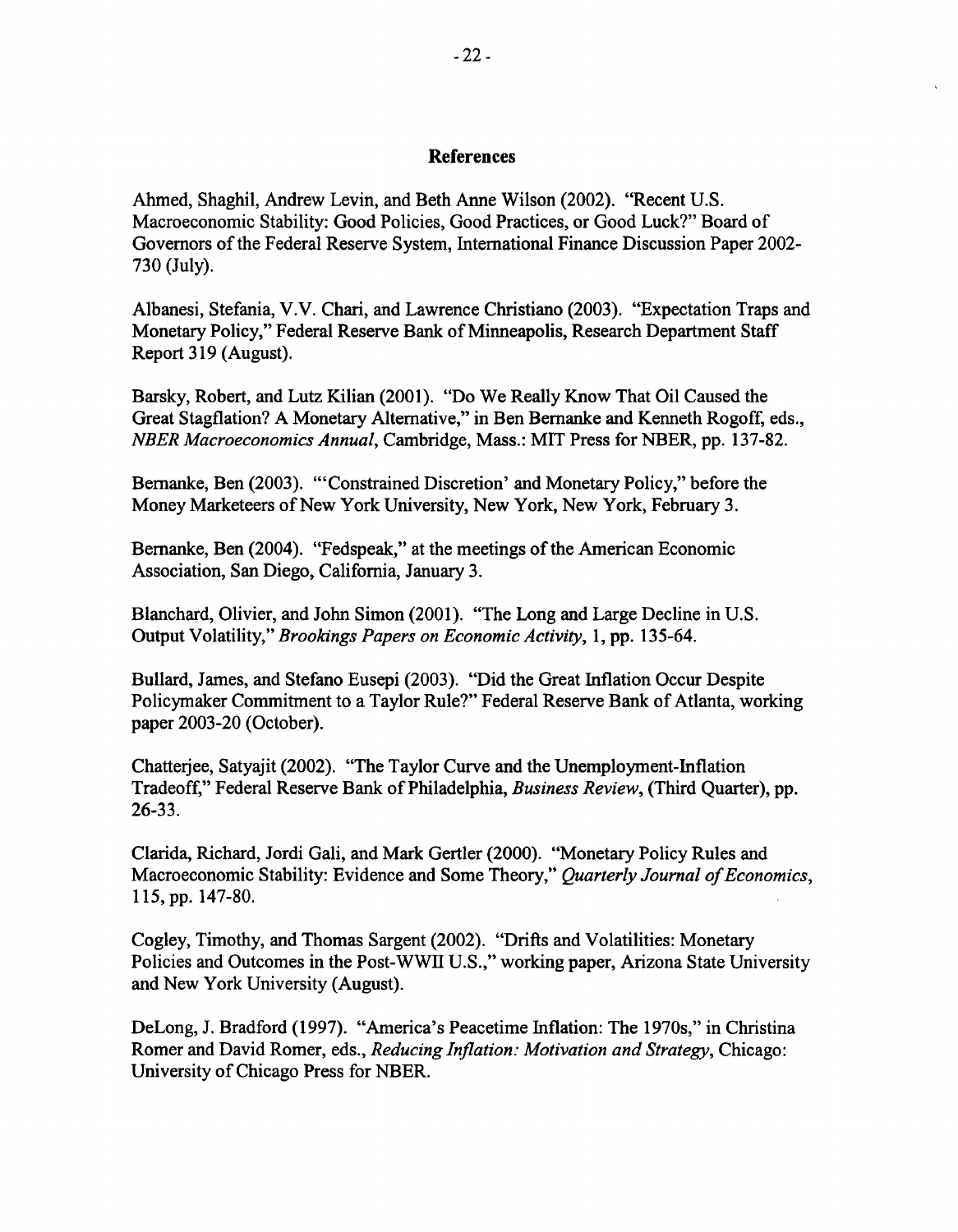Devereux, Michael, Charles Engel, and Peter Storgaard (2003). "Endogenous Exchange-Rate Pass-through when Nominal Prices Are Set in Advance," National Bureau of Economic Research working paper 9543 (March).

Evans, George and Seppo Honkopohja (2001). *Learning and Expectations in Macroeconomics,* Princeton, N.J.: Princeton University Press.

 $\mathbf{r}$ 

Friedman, Milton (1968). "The Role of Monetary Policy," *American Economic Review,*  58 (March), pp. 1-17.

Gagnon, Joseph, and Jane Ihrig (2002). "Monetary Policy and Exchange-Rate Passthrough," Board of Governors of the Federal Reserve System, International Finance Discussion Paper 2001-704 (latest version March 2002).

Goodfriend, Marvin (1993). "Interest Rate Policy and the Inflation Scare Problem, 1979- 1992," Federal Reserve Bank of Richmond, *Economic Quarterly,* 1 (Winter), pp. 1-23 (on the Federal Reserve Bank of Richmond web site).

Judd, John, and Glenn Rudebusch (1998). "Taylor's Rule and the Fed: 1970-1997," Federal Reserve Bank of San Francisco, *Economic Review,* 3, pp. 3-16.

Kahn, James, Margaret McConnell, and Gabriel Perez-Quiros (2002). "On the Causes of the Increased Stability of the U.S. Economy, "Federal Reserve Bank of New York, *Economic Policy Review,* 8, pp. 183-202.

Kim, Chang-Jin, and Charles Nelson (1999). "Has the U.S. Economy Become More Stable? A Bayesian Approach Based on a Markov-Switching Model of the Business Cycle," *Review of Economics and Statistics,* 81, pp. 608-16.

Kim, Chang-Jin, Charles Nelson, and Jeremy Piger (2003). "The Less Volatile U.S. Economy: A Bayesian Investigation of Timing, Breadth, and Potential Explanations," *Journal of Business and Economic Statistics,* forthcoming.

Lansing, Kevin (2002). "Learning about a Shift in Trend Output: Implications for Monetary Policy and Inflation," Federal Reserve Bank of San Francisco, working paper (July).

Lucas, Robert, Jr. (1976). "Econometric Policy Evaluation: A Critique," *Carnegie-Rochester Conference Series on Public Policy,* 1, pp. 19-46.

Mayer, Thomas (1998). *Monetary Policy and the Great Inflation in the United States: The Federal Reserve and the Failure of Macroeconomic Policy,* 1965-79, Cheltenham, United Kingdom: Edward Elgar.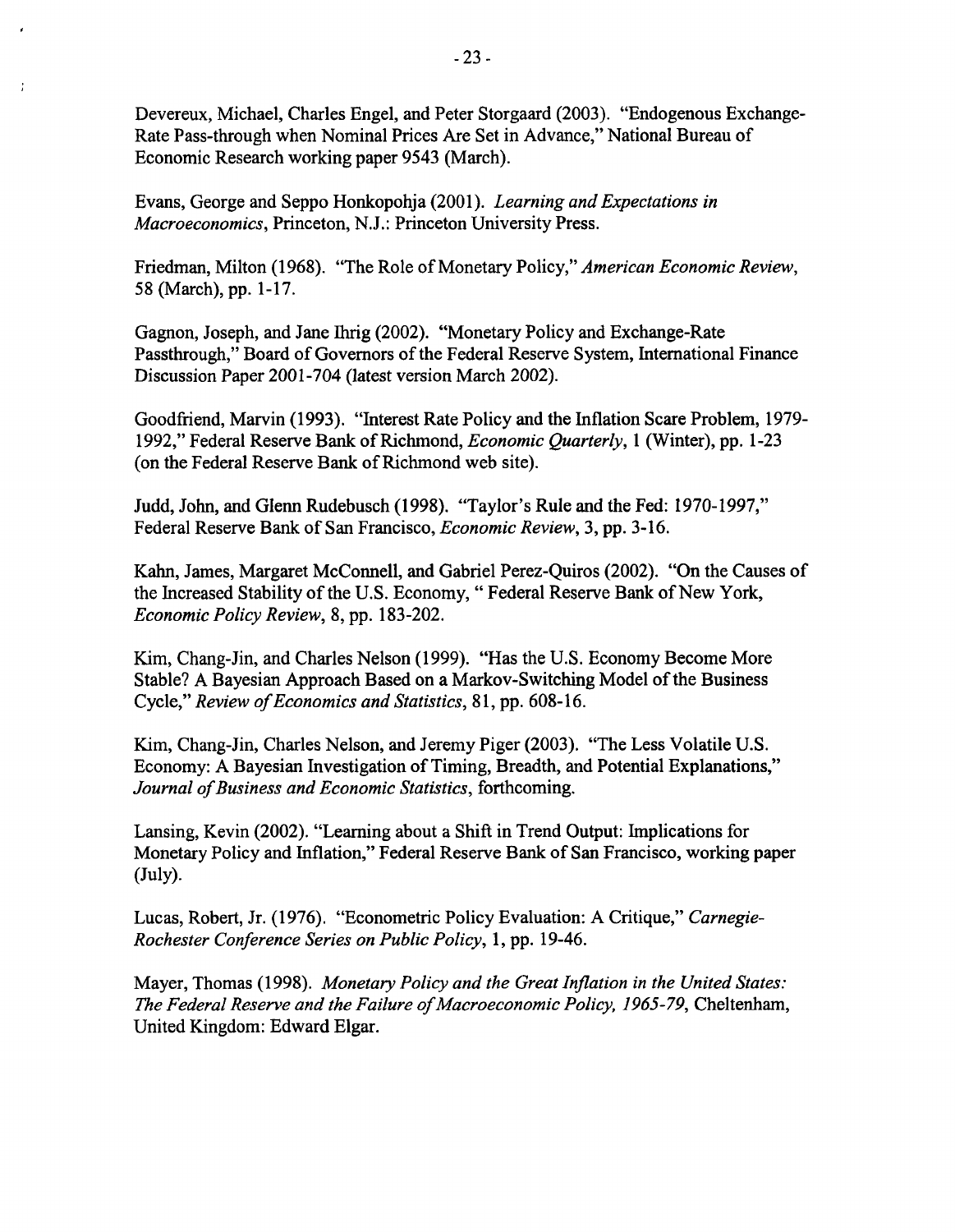McCarthy, Jonathan, and Egon Zakrajsek (2003). "Inventory Dynamics and Business Cycles: What Has Changed?" Federal Reserve Bank of New York and Board of Governors of the Federal Reserve System, working paper (June).

McConnell, Margaret, and Gabriel Perez-Quiros (2000). "Output Fluctuations in the United States: What Has Changed since the Early 1980s?" *American Economic Review,*  90, pp. 1464-76.

Mehra, Yash (2002). "The Taylor Principle, Interest Rate Smoothing, and Fed Policy in the 1970s and 1980s," Federal Reserve Bank of Richmond, working paper 02-3 (December).

Nelson, Edward (2004). "The Great Inflation of the Seventies: What Really Happened?" Federal Reserve Bank of St. Louis, working paper (January).

Orphanides, Athanasios (2003). "The Quest for Prosperity Without Inflation, *"Journal of Monetary Economics,* 50 (April), pp. 633-63.

Orphanides, Athanasios, and John C. Williams (2003a). "Imperfect Knowledge, Inflation Expectations, and Monetary Policy," forthcoming in Ben Bernanke and Michael Woodford, eds., *Inflation Targeting,* Chicago: University of Chicago Press for NBER.

Orphanides, Athanasios, and John C. Williams (2003b). "Inflation Scares and Forecast-Based Monetary Policy," Board of Governors of the Federal Reserve System, Finance and Economics Discussion Series 2003-41 (August).

Primiceri, Giorgio (2003). "Why Inflation Rose and Fell: Policymakers' Beliefs and U.S. Postwar Stabilization Policy," Princeton University, working paper (November).

Romer, Christina, and David Romer (2002). "The Evolution of Economic Understanding and Postwar Stabilization Policy," *Rethinking Stabilization Policy,* Federal Reserve Bank of Kansas City, pp. 11-78.

Sims, Christopher (2003). "Implications of Rational Inattention," Journal of Monetary Economics, 50 (April), pp. 665-90.

Stock, James, and Mark Watson (2003). "Has the Business Cycle Changed? Evidence and Explanations," prepared for the Federal Reserve Bank of Kansas City symposium, "Monetary Policy and Uncertainty," Jackson Hole, Wyoming, August 28-30.

Taylor, John B. (1993). "Discretion versus Policy Rules in Practice," *Carnegie-Rochester Conference Series on Public Policy,* 39, pp. 195-214.

Taylor, John B. (1998). "Monetary Policy Guidelines for Employment and Inflation Stability," in Benjamin Friedman and Robert Solow, eds., *Inflation, Unemployment, and Monetary Policy,* Cambridge, Massachusetts: MIT Press.

 $\mathcal{L}$